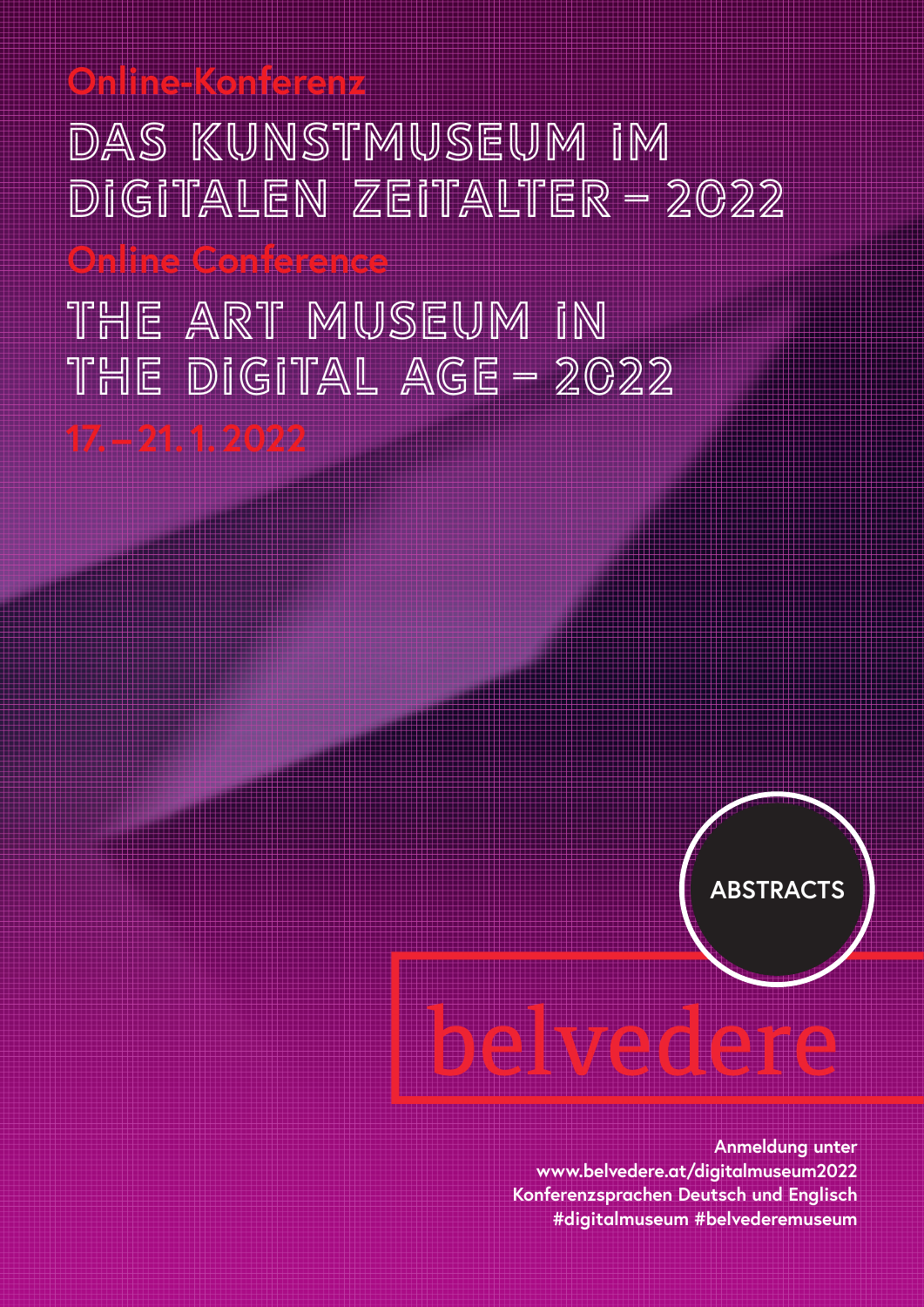# Mo | Mon, 17.01.2022

\_\_\_\_\_\_\_\_\_\_

### PANEL 1: AUDIENCE ENGAGEMENT

Moderation: Sabine Fauland (Museumsbund Österreich | Austrian Museums Association, Graz)

#### 17:20

#### Everyone's and Just Yours. Wikimedia, Audience, and Openness at the National Gallery of Art,

#### Washington

#### Benjamin Zweig (National Gallery of Art, Washington D.C.)

In 2019, the National Gallery of Art donated 53,000 high-resolution images of artworks from its permanent collection to Wikimedia Commons and 130,000 object records to Wikidata. The contribution was meant to be an extension of the Gallery's open-access initiatives. But over the course of 2020, with the pandemic closing the physical museum to visitors, the donation of the Gallery's collection to a highly-trafficked non-traditional (in the academic or museological sense) site and with an engaged and active community of users, transformed the contribution into both a virtual surrogate for the museum as well as a new locus of direct engagement with the collection at both a scale and scope not previously possible.

This paper discusses some of the practical and theoretical issues that have arisen in light of the Gallery's Wikimedia project, including how users from across the world have engaged with the collection in an organic, often-changing virtual space where direct participation is fundamental to the production of knowledge – whether through adding images to Wikipedia entries, categorizing images, or making duplicates and derivatives that live along side the "official" images. It further examines how such a participatory environment has augmented and affected the museum's own role as a steward of cultural heritage and its commitment to openness, and what this might mean for the near- and long-term future identity of the museum now that it is once again open to visitors.

Dr. Benjamin Zweig is the Digital Projects Coordinator at the National Gallery of Art, Washington. A digital humanist and medievalist, he earned his PhD in the History of Art at Boston University with a dissertation on images of suicide in medieval art. He was previously the Robert H. Smith Postdoctoral Research Associate for Digital Art History at the Center for Advanced Study in the Visual Arts (CASVA). He has published numerous articles on both digital and medieval art history and presented papers widely on art history, digital art history, and digital practices in museums. He has been the recipient of awards from Boston University, the Kress Foundation, the Society for the Advancement of Scandinavian Study, and the Fulbright program.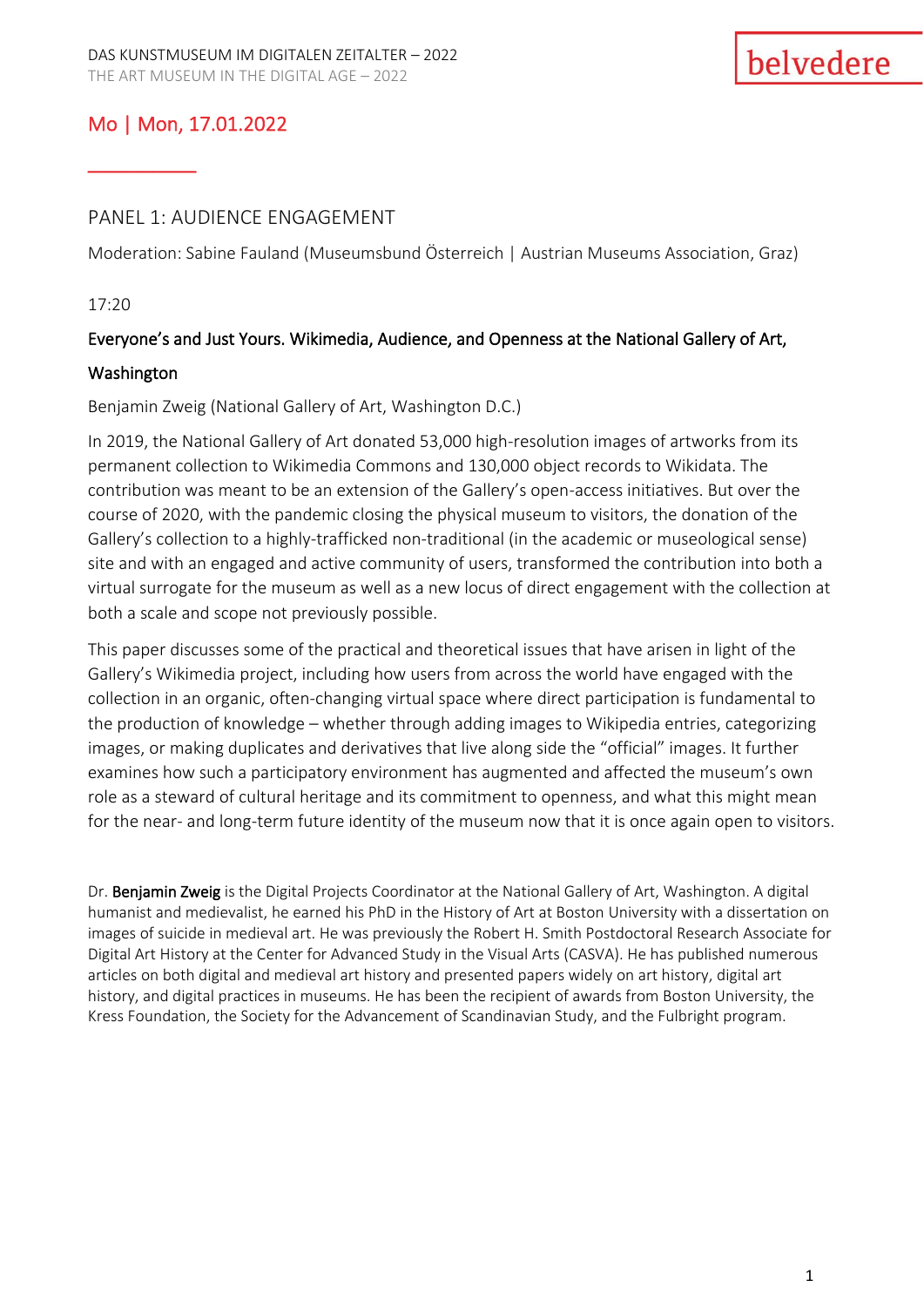# Mo | Mon, 17.01.2022

17:45

\_\_\_\_\_\_\_\_\_\_

# Die MuseumsMenschen-App im Schaudepot. Ein intergeneratives, partizipatives Pilotprojekt an der Schnittstelle von analog und digital

Hanna Brinkmann; Anja Grebe (Donau-Universität Krems); Melanie N. Lopin (Stadtmuseum Korneuburg)

Im Zentrum des Vortrags steht das Pilotprojekt *MuseumsMenschen im Schaudepot* (Juni– September 2021), welches das Ziel verfolgte, durch einen intergenerativen Ansatz die bestehende institutionenübergreifende Web-App *MuseumsMenschen* für das Stadtmuseum Korneuburg um weitere Inhalte anzureichern [\(https://www.museumsverein-korneuburg.at\)](https://www.museumsverein-korneuburg.at/). Es wurde vom Land Niederösterreich, Abteilung Kunst und Kultur, gefördert und in Kooperation mit der Universität für Weiterbildung Krems durchgeführt. Dieses digitale, anwendungsbezogene Kulturvermittlungsprojekt, welches wissenschaftlich von Online-Befragungen und Interviews begleitet wurde, soll nach der Evaluierung weiter ausgerollt werden und kann auch als Modellstudie für andere Museen dienen.

Die Web-App *MuseumsMenschen* [\(https://museumsmenschen.noemuseen.at\)](https://museumsmenschen.noemuseen.at/) vernetzt das physische Objekt, welches vor Ort im Museum betrachtet wird, mit spielerisch aufbereiteten Informationen in leicht verständlicher Sprache. So soll der Zugang zum einzelnen Objekt, aber auch zur Sammlung insgesamt erleichtert und eine intensivere Auseinandersetzung mit den Objekten erreicht werden. Ausgehend vom bereits bestehenden Dialog-Ansatz der Web-App, welche die Inhalte im Chat-Format aufbereitet, wurde durch das partizipative Kulturvermittlungsprojekt *MuseumsMenschen im Schaudepot* eine Brücke zwischen den Generationen geschlagen. Teilnehmer\*innen waren eine Gruppe von Jugendlichen, die ihr Wissen und Knowhow im Umgang mit digitalen Medien einsetzten, und Senior\*innen, die im Sinne der "oral history" Objektgeschichten lebendig werden ließen. Generationenspezifisches, lokales Wissen zu konkreten Objekten aus der Museumssammlung wurde im Rahmen von Workshops geteilt und in die Web-App überführt. Im Zuge dieses Prozesses wirkten Bürger\*innen somit auch an einer Kuratierung der Objekte im digitalen Raum mit, der anschließend allen Nutzer\*innen der Web-App zur Verfügung steht. Im Zentrum der Besucher\*innenstudie steht die Frage nach dem Zusammenspiel von Wissensnetzwerken in einem partizipativen, intergenerationellen Setting an der Schnittstelle zwischen analogem und digitalem Raum, Wissensaustausch und Geschichtsverstehen.

Hanna Brinkmann forscht interdisziplinär zu den Themen Rezeptionsästhetik, Visual Culture Studies, Empirische Ästhetik und Museen. Sie studierte Kunstgeschichte an der Ludwig-Maximilians-Universität München, Nebenfächer Psychologie und Rechtswissenschaft. Von 2013 bis 2016 war sie DOC-team-Stipendiatin der Österreichischen Akademie der Wissenschaften, 2014 Gastwissenschaftlerin an der Waseda University in Tokio. Sie promovierte 2017 an der Universität Wien zum Thema *The Cultural Eye. Eine empirische Studie zu kulturellen Varianzen in der Kunstwahrnehmung*. Danach war sie als Post-Doc-Researcher im WWTF-Projekt *Universal aesthetics of lines and colors?* am Institut für Kunstgeschichte der Universität Wien tätig. Seit September 2020 ist sie wissenschaftliche Mitarbeiterin am Department für Kunstund Kulturwissenschaften der Donau-Universität Krems.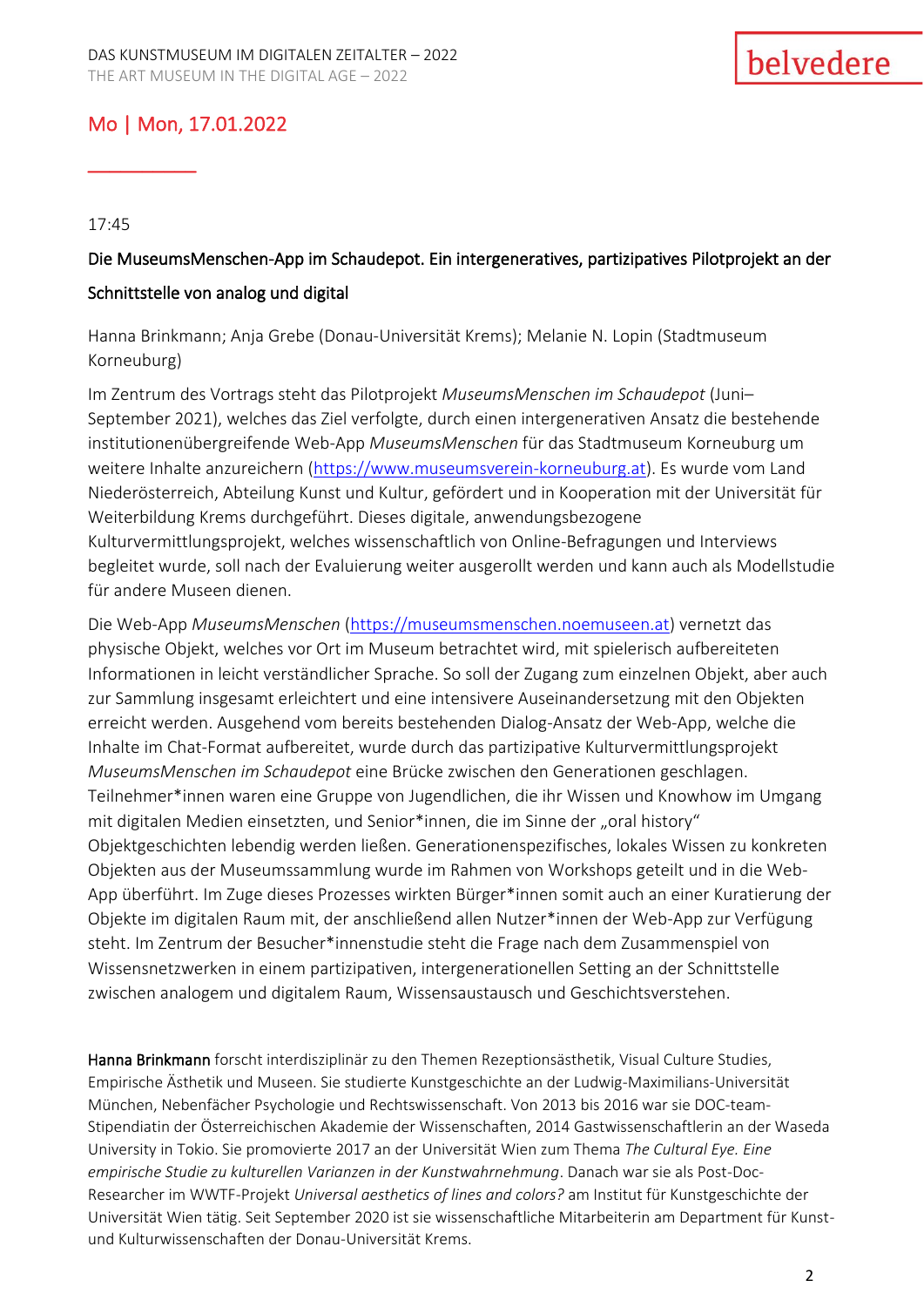#### DAS KUNSTMUSEUM IM DIGITALEN ZEITALTER – 2022 THE ART MUSEUM IN THE DIGITAL AGE – 2022

# belvedere

Anja Grebe ist seit 2015 Professorin für Kulturgeschichte und Museale Sammlungswissenschaften an der Donau-Universität Krems. Sie studierte Kunstgeschichte, Geschichte und Romanistik an der Universität Konstanz, wo sie 2000 promovierte. Es folgten wissenschaftliche Assistenzen am Germanischen Nationalmuseum Nürnberg und an der Universität Bamberg. 2012 habilitierte sie sich mit einer Arbeit zu Albrecht Dürer und der Dürer-Rezeption an der Universität Erlangen-Nürnberg. Anja Grebe forscht und lehrt zu Theorie und Geschichte von Museen und Sammlungen, zur internationalen Kunst der Renaissance und zu Grafik und Buchkunst.

Melanie Lopin ist zertifizierte Kulturvermittlerin im Stadtmuseum Korneuburg. Sie studierte Publizistik und Kommunikationswissenschaften sowie Kunstgeschichte an der Universität Wien. Weiters arbeitet sie als freiberufliche Kalligrafin und Projektmanagerin im Kulturbereich.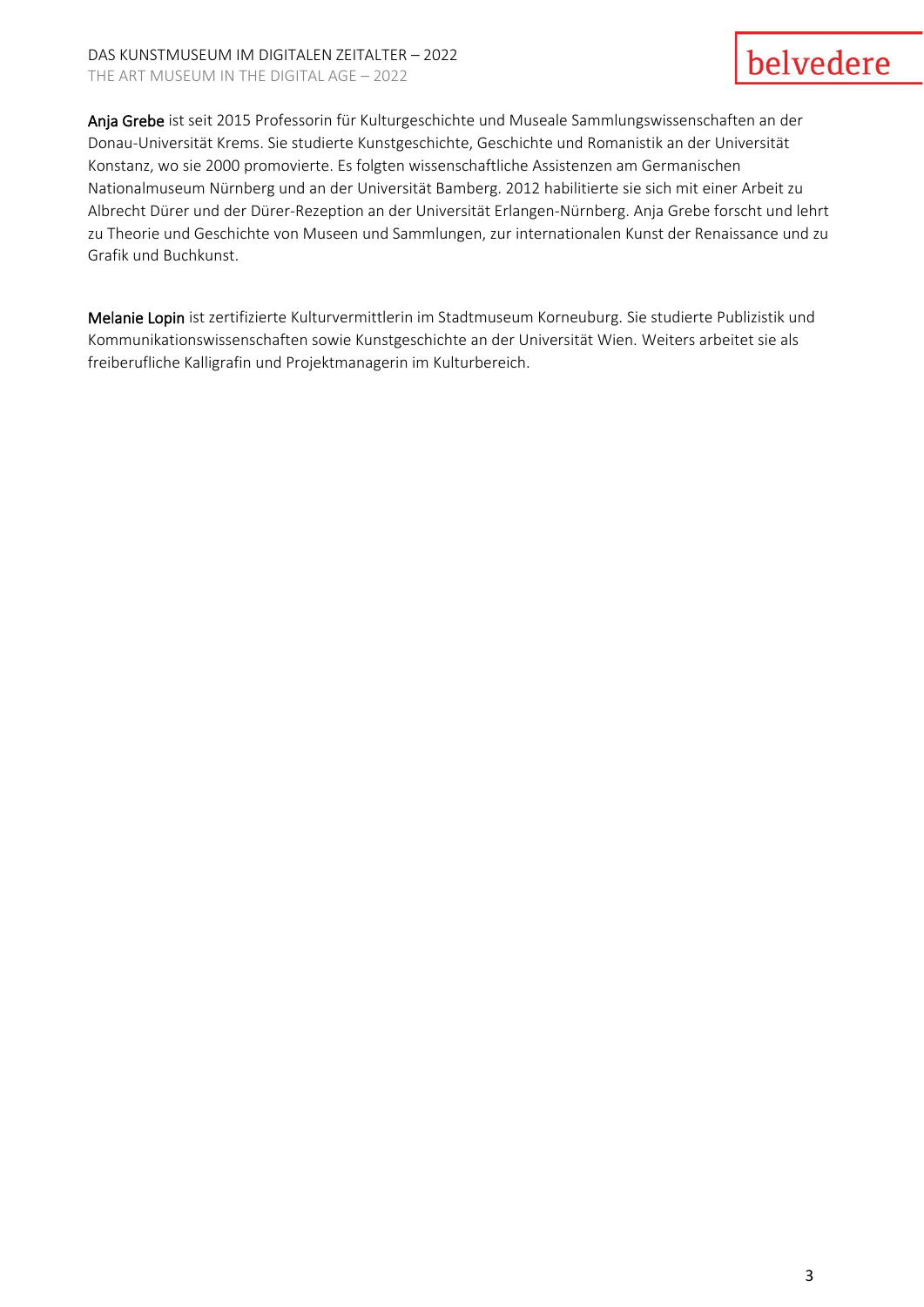# Mo | Mon, 17.01.2022

18:10

\_\_\_\_\_\_\_\_\_\_

#### Sonic Enhancement of Virtual Exhibits

Paola Di Giuseppantonio Di Franco; Michael Tymkiw (University of Essex)

For the past several years, virtual exhibits [VEs] have proliferated. Broadly defined, these consist of virtual exhibition spaces that complement, augment, or otherwise enhance museum experiences through personalization, interactivity, and related content. At present, most VEs tend to display objects without any accompanying sounds. Nevertheless, one emerging feature of VEs is their incorporation of sound: for instance, through background music, object descriptions, narrated tours, or ambient noises.

On its own, the small but growing array of efforts to incorporate sound into VEs is not surprising. After all, audio guides have a long tradition within the physical spaces of museums, so it stands to reason that VEs would adopt a similar approach for conveying pedagogical information, particularly as such exhibits become more sophisticated. However, relatively little existing scholarship has addressed the ways that sound may shape the experiences of audiences within VEs.

To address this lacuna, our talk presents some findings from a series of online experiments we conducted to better understand how sound alters a spectator's responses to objects in VEs. As our results reveal, soundscapes customized to objects considerably enhance audience engagement. Our findings further demonstrate that audience members who became more engaged through sound were also more likely to want to learn more about the object(s) being viewed and to continue viewing these objects for longer periods of time. Taken together, our findings suggest that sound may transform audiences' experiences of objects in virtual exhibition spaces, particularly when these objects are paired with thoughtfully customized soundscapes.

Paola Di Giuseppantonio Di Franco is Lecturer in Heritage and Digital Humanities at the University of Essex. After receiving her PhD in World Cultures/Heritage at the University of California Merced, she led the Marie Skłodowska Curie project *DIGIFACT: Digital artefacts. How People Perceive Tangible Cultural Heritage through Different Media*, which was based at the University of Cambridge between 2014 and 2017. Her research combines material culture, heritage, and cognitive science to explore how new technologies impact heritage making processes and the interpretation processes of the past. The results of her research have appeared in numerous leading journals, along with edited volumes, special issues, and forms of practice-asresearch.

Michael Tymkiw is Senior Lecturer in Art History at the University of Essex. Tymkiw received a PhD in Art History from the University of Chicago, where he also completed an MBA. Before coming to Essex, he was a Postdoctoral Fellow at the Kunsthistorisches Institut in Florenz – Max Planck Institut. Tymkiw specializes in modern and contemporary visual culture, with a particular interest in issues of spectatorship. He is author of *Nazi Exhibition Design and Modernism* (2018) and recent articles in *The Art Bulletin*, *Art History*, and *Leonardo*.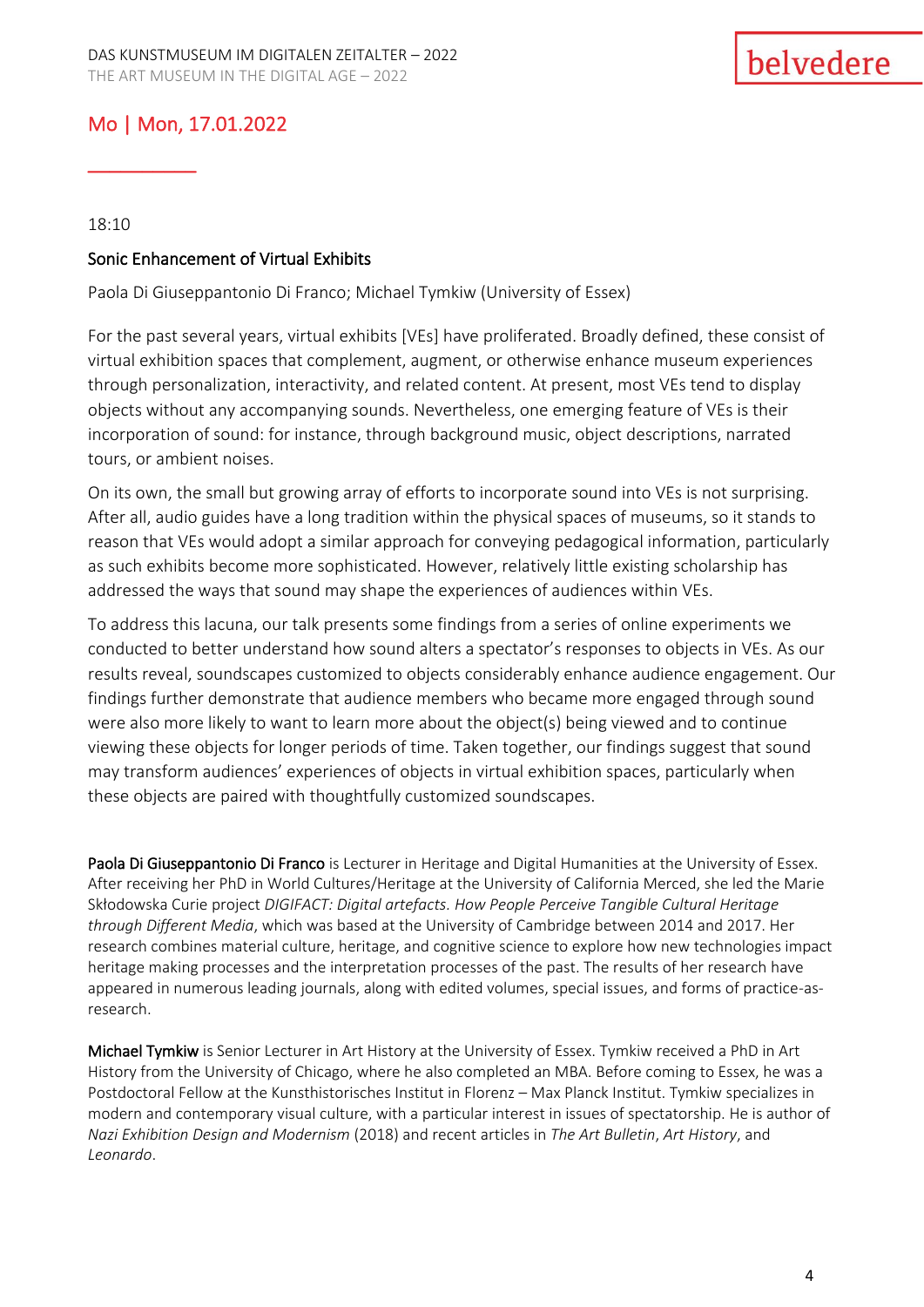# Mo | Mon, 17.01.2022

### KEYNOTE LECTURE

\_\_\_\_\_\_\_\_\_\_

Moderation: Christian Huemer (Belvedere, Wien | Vienna)

19:00

### The Universal Museum and its Digital Expansion

Max Hollein (The Metropolitan Museum of Art, New York)

Globalized societies have been grappling with a complexity of issues which have only increased since the start of the pandemic: a growing economic divide, questions of cultural identity and social justice, a reckoning with racism, increased nationalism around the globe, and the threat on our climate, to mention just a few. However, one of the positive developments of the past two years is a new familiarity and expertness throughout society in accessing, disseminating and processing content digitally. As a result, museums have exponentially grown their audiences, optimized their digital skills and developed new formats to bring art and cultural narratives to people's homes. In his keynote speech, Max Hollein will review how museums must understand their educational mission in the 21<sup>st</sup> Century and which digital tools and strategies they can deploy to bring audiences around the world in touch with outstanding works of art and engaging narratives. He will also take a look at a few of the issues and risks of our current time, and will discuss the role of universal museums in reshaping and overcoming these challenges.

Appointed Director of The Metropolitan Museum of Art in April 2018, Max Hollein is responsible for guiding the Museum's artistic vision and all of its programming, research, and collection initiatives. An accomplished director for 20 years, Hollein oversees The Met's curatorial, conservation, and scientific departments; exhibition and acquisition activities; all institutional advancement operations, including fundraising and sponsoring; special events; education and public outreach; as well as the libraries, digital projects, publications, imaging, and design.

Prior to joining The Met, he was the Director and CEO of the Fine Arts Museums of San Francisco, where his tenure was characterized by visionary programming, pioneering acquisitions, and rigorous fiscal management. Previously he simultaneously led the Schirn Kunsthalle, the Städel Museum, and the Liebieghaus in Frankfurt, Germany, as Director and CEO, all of which experienced significant growth and increased attendance during his tenure.

Born in Vienna, Hollein studied at the University of Vienna (Master of Art History) and the Vienna University of Economics (Master of Business Administration). He began his career at New York's Guggenheim Museum as Chief of Staff to the Director and six years later assumed his leadership role in Frankfurt. Hollein has published and lectured widely and has organized a number of major exhibitions in modern and contemporary art. He is a member of supervisory and advisory boards of major cultural institutions worldwide, including the State Hermitage Museum, Saint Petersburg; National Gallery, Prague; and Neue Galerie, New York. Named a Chevalier of the Ordre des Arts et des Lettres by the French Minister of Culture in 2009 and a recipient of the Austrian Cross of Honor for Science and the Arts, he received the Goethe badge of honor (the Hessian Ministry of Culture's highest accolade) in 2016, among other international awards.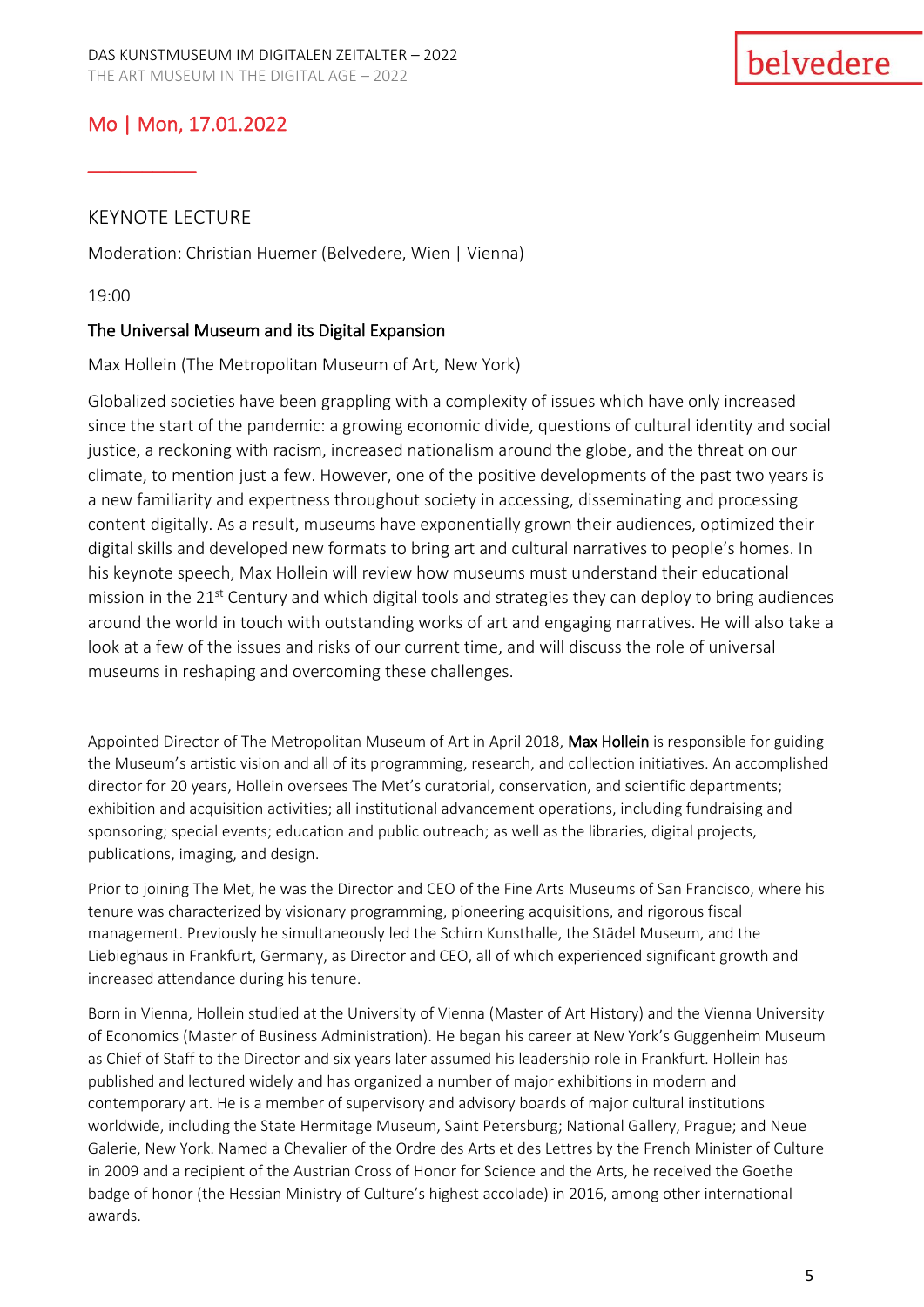# \_\_\_\_\_\_\_\_\_\_

## PANEL 2: VERWOBENE WELTEN | INTERWOVEN WORLDS

Moderation: Nicole High-Steskal (Donau-Universität | Danube University Krems)

17:00

#### Das Verhältnis von original-digital-virtuell

#### Werner Schweibenz (MusIS, Universität Konstanz)

Bei der digitalen Transformation der Kunstmuseen spielt das Verhältnis von original, digital und virtuell eine zentrale Rolle. Unter Originalität versteht man nach dem österreichischen Museologen Friedrich Waidacher die Ursprünglichkeit und Echtheit der Musealie, die an das Objekt selbst gebunden ist. Sie kann deshalb nicht digitalisiert oder virtualisiert werden. Allerdings hat das digitale Objekt einen entscheidenden Vorteil gegenüber dem physischen Objekt: Es kann in Zusammenhänge gebracht werden, die für das Original nicht erreichbar sind. Damit erhält das digitale Objekt eine eigene Qualität, wie sich im Rückgriff auf Walter Benjamins Bewertung der technischen Reproduktion im Kunstwerk-Essay zeigen lässt: Es kann in Zusammenhänge gebracht werden, die für das physische Original nicht erreichbar sind, und damit den Rezipient\*innen entgegenkommen. Dies kann dazu beitragen, die Zugänglichkeit des Originals massiv zu erhöhen. Gleichzeitig wird durch die Verbreitung über digitale Medien die Bekanntheit des Originals gesteigert. Damit wächst die Wahrscheinlichkeit eines Erstkontakts mit dem digitalen Objekt vor einer tatsächlichen Begegnung mit dem physischen Original, wobei durch vorhergehende virtuelle Begegnungen wohl gewisse Prägungen entstehen können, wie die anekdotische Evidenz des Yellow-Milkmaid-Effekts nahelegt. Dies deckt sich mit Pierre Lévy, der betont, dass das Virtuelle nicht mit dem Realen verglichen werden sollte, sondern mit einer Spanne des Möglichen, die noch nicht realisiert wurde und vielleicht nie realisiert wird. Dieses Potenzial trägt auch dazu bei, dass durch die elektronische Reproduktion die Aura des Originals gesteigert wird, weil es durch diese an Bekanntheit und Verbreitung gewinnt.

Nach dem Studium der Informationswissenschaft an der Universität des Saarlandes und der University of Missouri-Columbia war Werner Schweibenz u. a. als wissenschaftlicher Mitarbeiter der Fachrichtung Informationswissenschaft an der Universität des Saarlandes tätig, wo er zum Thema *Vom traditionellen zum virtuellen Museum. Die Erweiterung des Museums in den digitalen Raum des Internets* promovierte. Seit 2007 arbeitet er bei MusIS, dem Dokumentationsverbund der Staatlichen Museen Baden-Württemberg, der am Bibliotheksservice-Zentrum Baden-Württemberg angesiedelt ist. Seine Aufgaben sind die Betreuung der MusIS-Museen im Bereich Dokumentation, digitale Kataloge im Internet und Kulturportale.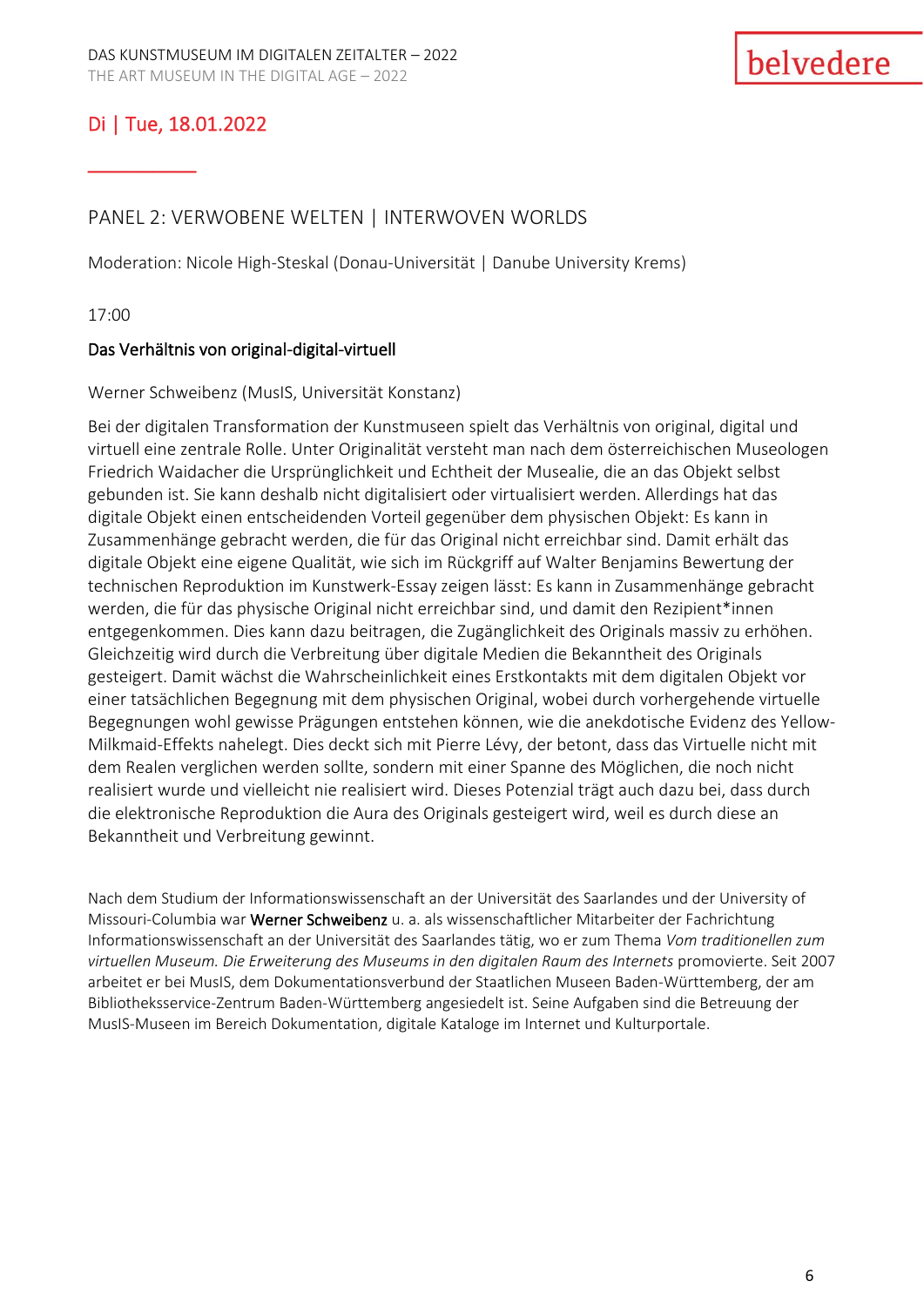\_\_\_\_\_\_\_\_\_\_

#### 17:25

#### Digital Ekphrasis. Creating Emily Dickinson's Cultural Heritage

#### Kayla Shipp (Emory University, Atlanta)

Thanks to the rapid evolution of communications technology since the nineteenth century, Emily Dickinson's poems have lived countless lives as many different cultural objects: as lines originally penciled on the backs of envelopes, as personal letters, hand-bound pamphlets, heavy-handed Victorian editions, printed photographs, digital images, and e-books. Whether the result of transitions between analog iterations or shifts from analog to digital, the vast majority of these objects came into being somewhat indiscriminately, with editors first choosing a publication technology and retrofitting the poems to fit its needs. The end result is a body of work that looks deceptively simple, finished, and polished, though Dickinson's original manuscripts are interactive and lively, full of experimentation and indecision.

My presentation will explore the fraught cultural history of Emily Dickinson's innovative poems and my own encounters with them to examine the consequences of putting the needs of technology ahead of its effects on the artifacts we encounter through it. I will demonstrate that successful digital mediation happens not through asking "what can this digital tool do for this object" but through questioning "what does this object want to do or say?" and "how does it invite others to respond?" I will suggest that successful and dynamic mediation between analog and digital modes of expression is fluid and ekphrastic in nature, seeking to reflect on and express the action, emotion, and desires evoked by the component parts of any aesthetic object. In doing so, I will suggest that interactive cultural heritage production would be better served not by wondering if we have moved beyond the analog/digital binary, but by asking whether it existed in the first place.

Kayla Shipp is a digital specialist at the Emory Center for Digital Scholarship, where she builds interactive digital objects that tell human stories, old and new. Partnering with museums, libraries, institutions, and authors, she manages interdisciplinary teams and client relationships, interpreting digital strategy for institutional stakeholders, identifying openings for digital expression in analog content, and uncovering traditional stories in born-digital spaces. Shipp earned her master's degree in digital humanities at King's College London and her PhD in English at Emory University, and her research explores the poetics of code, focusing on the intersection of material culture and technology. Her work has been supported by the Andrew W. Mellon Foundation, Emory University, and the Fox Center for Humanistic Inquiry.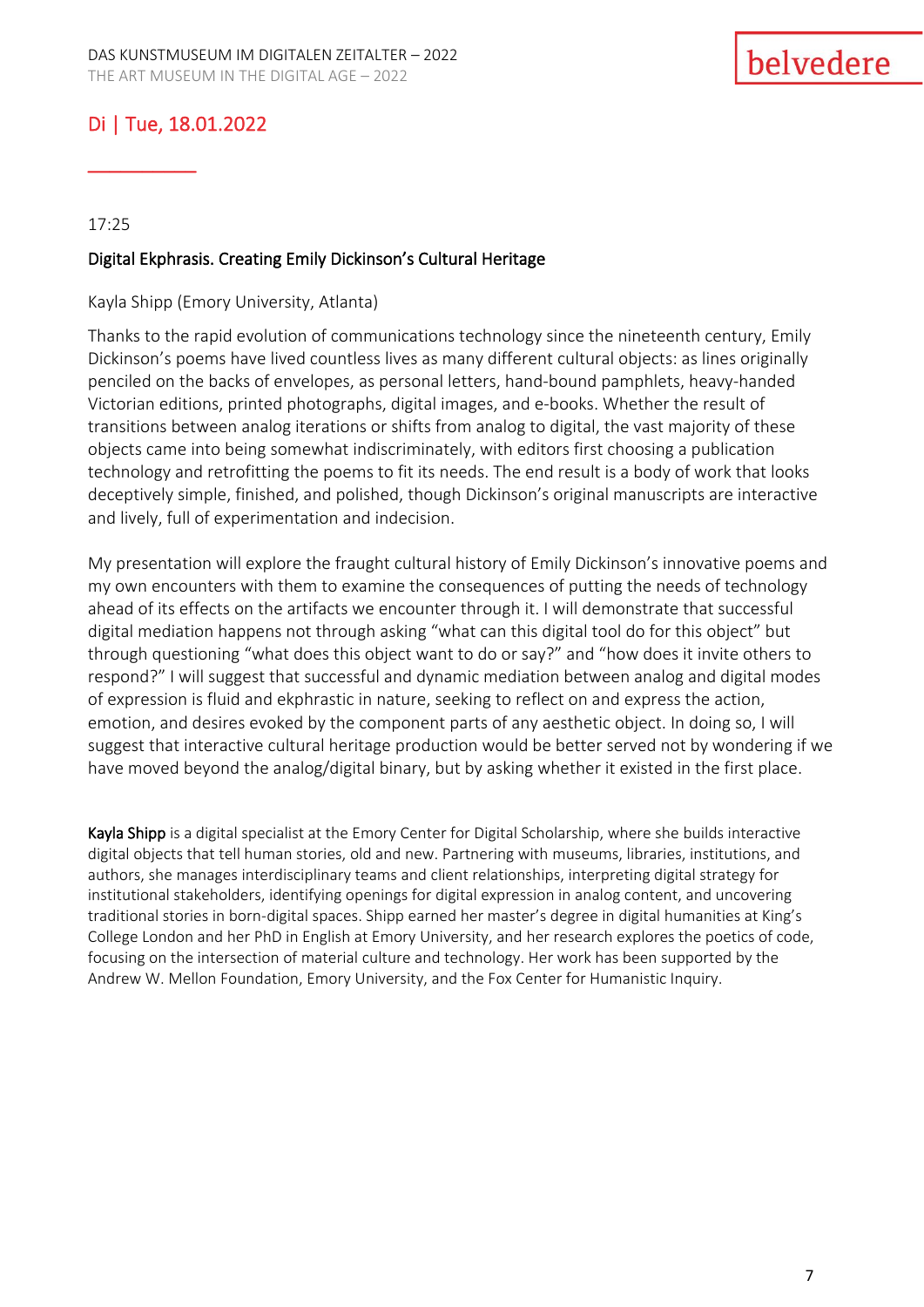\_\_\_\_\_\_\_\_\_\_

17:50

#### Virealität. Modus Operandi digitaler Kunstvermittlung der Hamburger Kunsthalle

Anja Gebauer; Katharina Hoins; Andrea Weniger (Hamburger Kunsthalle)

Digital *oder* analog vermitteln? Reale Räume *oder* virtuelle Zugänge der Kunstrezeption gestalten? Die Wahl suggeriert vermeintlich konträre Zugänge, obgleich vielmehr der fließende Übergang den Lebensrealitäten in einer Kultur der Digitalität (Stalder 2017) zu entsprechen scheint. Diese Bandbreite erfasst der Begriff der Virealität, welcher eine "Verwebung der Welten" (INM – Institut für Neue Medien 1996, S. 12) denkt. Das Konzept der *Virealität* bietet sich somit als Modus Operandi einer digitalen Kunstvermittlung an, die verbindet, anstatt zu trennen, und mediale Schnittstellen schafft, anstatt gegenüberzustellen. Die digitale Kunstvermittlung wird dabei metaphorisch als Linse verstanden, welche den Dialog zwischen Subjekt und Kunst gezielt streuen (erweitern) und sammeln (intensivieren) soll (vgl. Gebauer 2021). Dieses Verständnis basiert auf einem empirisch erforschten Theoriemodell mit daraus resultierenden Interaktionen, Implikationen und Einflussfaktoren. Daran wird im Vortrag das vireale Zusammenspiel in zwei ausgewählten Vermittlungsprojekten der Hamburger Kunsthalle in den Blick genommen: eine Augmented-Reality-Anwendung zu Emil Noldes Maltechnik sowie eine Virtual-Reality-Anwendung im Ausstellungsraum zum Werk *Weißer Punkt* des Künstlers Wassily Kandinsky. Daran konkretisieren sich theoretische Überlegungen in praktischen Einsatzmöglichkeiten: Welche zusätzlichen Inhalte augmentieren den Besuch der Ausstellung vor Ort auf passende Weise? Welche virealen Erfahrungen eines künstlerischen Ausdrucks eröffnen dreidimensionale VR-Umgebungen? Die Beispiele beleuchten, wie sich zusätzliche Ebenen – etwa kunsttechnologischer Untersuchungen oder synästhetischer Erfahrungen – mit den Originalen verknüpfen lassen und welche Einflussfaktoren es dabei zu bedenken gilt. Nicht zuletzt lässt sich daran die Frage reflektieren, auf welche Art digitale Kunstvermittlung die Vernetzung digitaler *und* analoger, realer *und* virtueller Weltanteile heute sowie in Zukunft gestalten kann.

Nach ihrem Lehramtsstudium lehrte und forschte Anja Gebauer an der Ludwig-Maximilians-Universität München, wo sie ihre Promotion mit dem Thema der digitalen Kunstvermittlung im Frühjahr 2021 abschloss. Als Referentin und Workshopleiterin ist sie für verschiedene Einrichtungen der kulturellen Bildung tätig (Deutscher Museumsbund, BA Wolfenbüttel, NÖKU Kulturvermittlung, Kulturstiftung des Bundes). Seit August 2021 arbeitet sie als wissenschaftliche Mitarbeiterin für digitale Bildung und Vermittlung an der Hamburger Kunsthalle.

Katharina Hoins ist Referentin des Direktors und Koordinatorin der Aktivitäten der Hamburger Kunsthalle als digitales Museum. Nach dem Studium der Kunstgeschichte, der Neueren Geschichte und der Journalistik in Hamburg und Wien folgten berufliche Stationen an den Staatlichen Kunstsammlungen Dresden, am Bucerius Kunstforum sowie am Warburg-Haus in Hamburg.

Andrea Weniger studierte Kunst- und Kulturgeschichte, Romanistik und Pädagogik in Augsburg und Lyon (B.A.) und schloss daran ein Masterstudium Museum und Ausstellung in Oldenburg an. 2015 promovierte sie an der Ludwig-Maximilians-Universität München mit einer Dissertation über Bremer Kunstsammler und sammlungen des frühen 19. Jahrhunderts. Während des Promotionsstudiums in München war sie u. a. als freiberufliche Kunstvermittlerin im Museumspädagogischen Zentrum, in den Bayerischen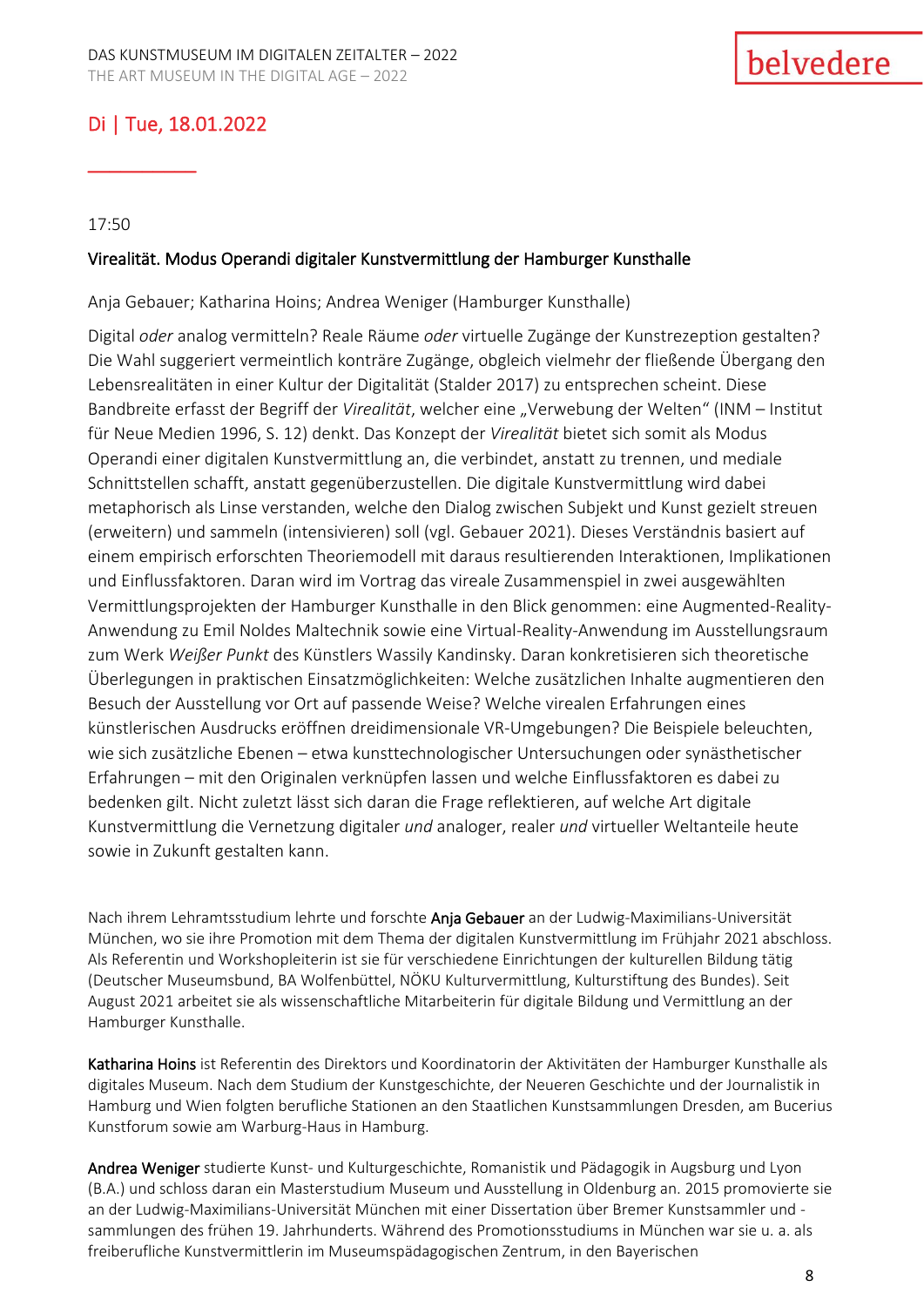#### DAS KUNSTMUSEUM IM DIGITALEN ZEITALTER – 2022 THE ART MUSEUM IN THE DIGITAL AGE – 2022

# belvedere

Staatsgemäldesammlungen und in der Städtischen Galerie im Lenbachhaus tätig. Von 2015 bis 2017 absolvierte sie ein wissenschaftliches Volontariat an der Staatlichen Kunsthalle Karlsruhe, von 2017 bis 2019 leitete sie den Besucher\*innenservice und die Vermittlung im Haus der Kunst in München und von 2019 bis 2020 war sie für die digitale Vermittlung der wissenschaftlichen Sammlungen im Staatlichen Museum für Naturkunde in Karlsruhe verantwortlich. Seit 2020 leitet sie die Abteilung Bildung und Vermittlung in der Hamburger Kunsthalle bestehend aus fünf fest angestellten Mitarbeiterinnen und über 50 freien Kunstvermittler\*innen.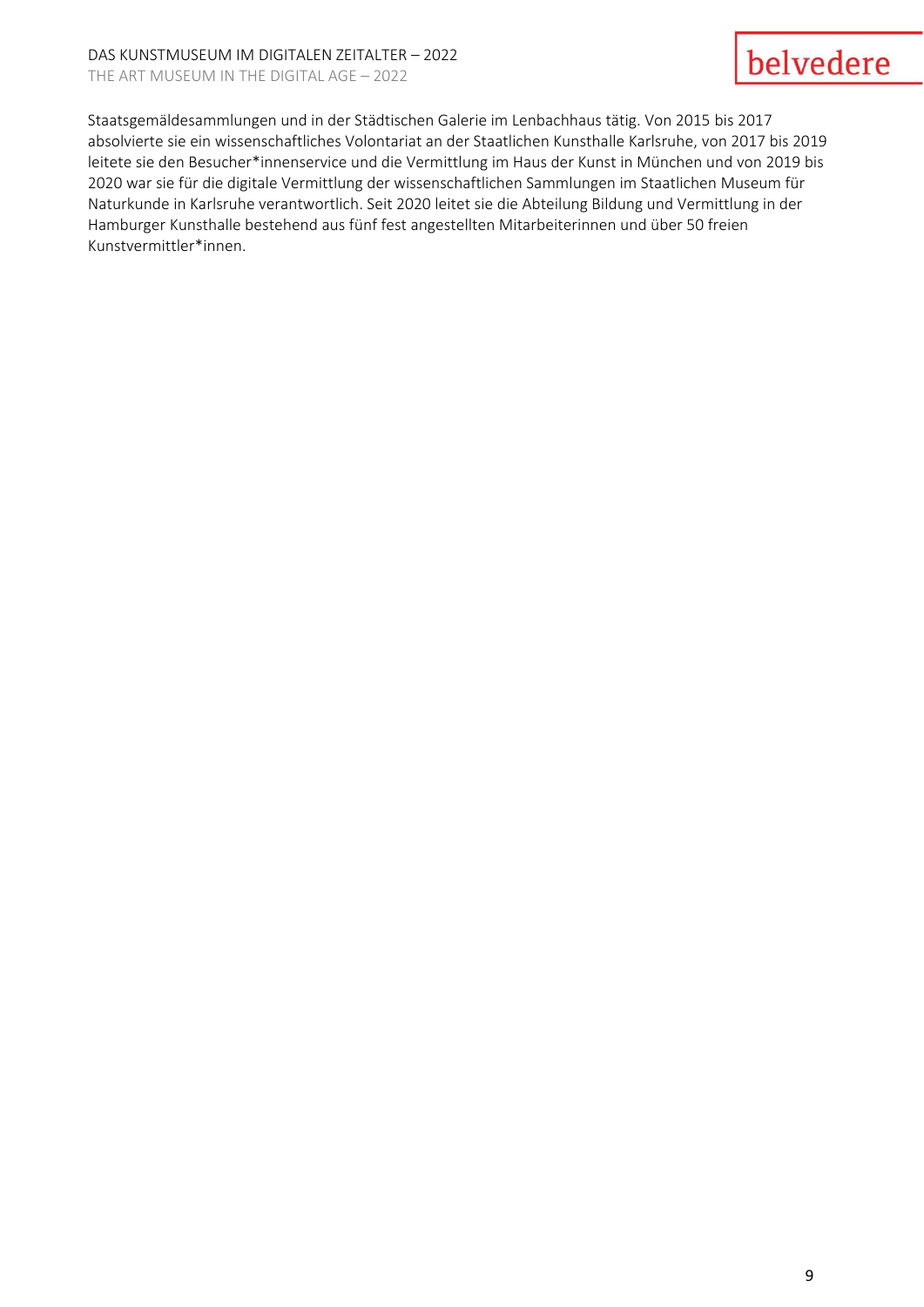\_\_\_\_\_\_\_\_\_\_

18:15

#### Rethinking the Collection Catalogue. Hybrid Publishing at the Nelson-Atkins Museum of Art

Brigid M. Boyle (Nelson-Atkins Museum of Art, Kansas City)

In February 2021, the Nelson-Atkins Museum of Art in Kansas City, Missouri, began the serial release of *French Paintings and Pastels, 1600–1945*, a definitive online catalogue of its French collection. Twelve years in the making, this project began as a print publication but was reconceived as a digital resource during the course of its development. It will be published in monthly installments through 2025. Of the 110 objects in the catalogue, 27 are recent gifts of Impressionist and Post-Impressionist art from local philanthropists Henry and Marion Bloch. Their impressive collection is little known outside the American Midwest, so the catalogue represents the first opportunity to critically examine their artworks and present them to the international community.

Once the entire catalogue is freely available online, the Nelson-Atkins will publish two print editions: a saleable volume containing the entries on the Bloch collection and a single, unabridged hard copy for the museum's Spencer Art Reference Library. This hybrid publishing model seeks to attract new audiences and reengage existing ones. Both the electronic and print versions of the catalogue will contain the customary curatorial essays and technical analyses, but the online platform also offers an array of born-digital content, including interactive timelines, zoomable images, and pop-up glossary definitions. With this project, the Nelson-Atkins enables people to remotely access its French collection as never before – at a time when travel remains restricted – yet encourages close looking in person. By incorporating digital and analog media, it facilitates virtual and physical encounters with art.

Brigid M. Boyle is Bloch Family Foundation Doctoral Fellow at the Nelson-Atkins Museum of Art and a PhD Candidate in Art History at Rutgers University. She specializes in the art and visual culture of 19<sup>th</sup>-century France. Her dissertation, *Witnessing Race: Black Men in Gérôme's Orient*, examines Jean-Léon Gérôme's representations of Black soldiers, musicians, animal handlers, and eunuchs in relation to period discourses about race and gender. Prior to pursuing her graduate studies, she held curatorial positions at the Nelson-Atkins Museum of Art and the Snite Museum of Art and participated in excavations in Mursi, Albania.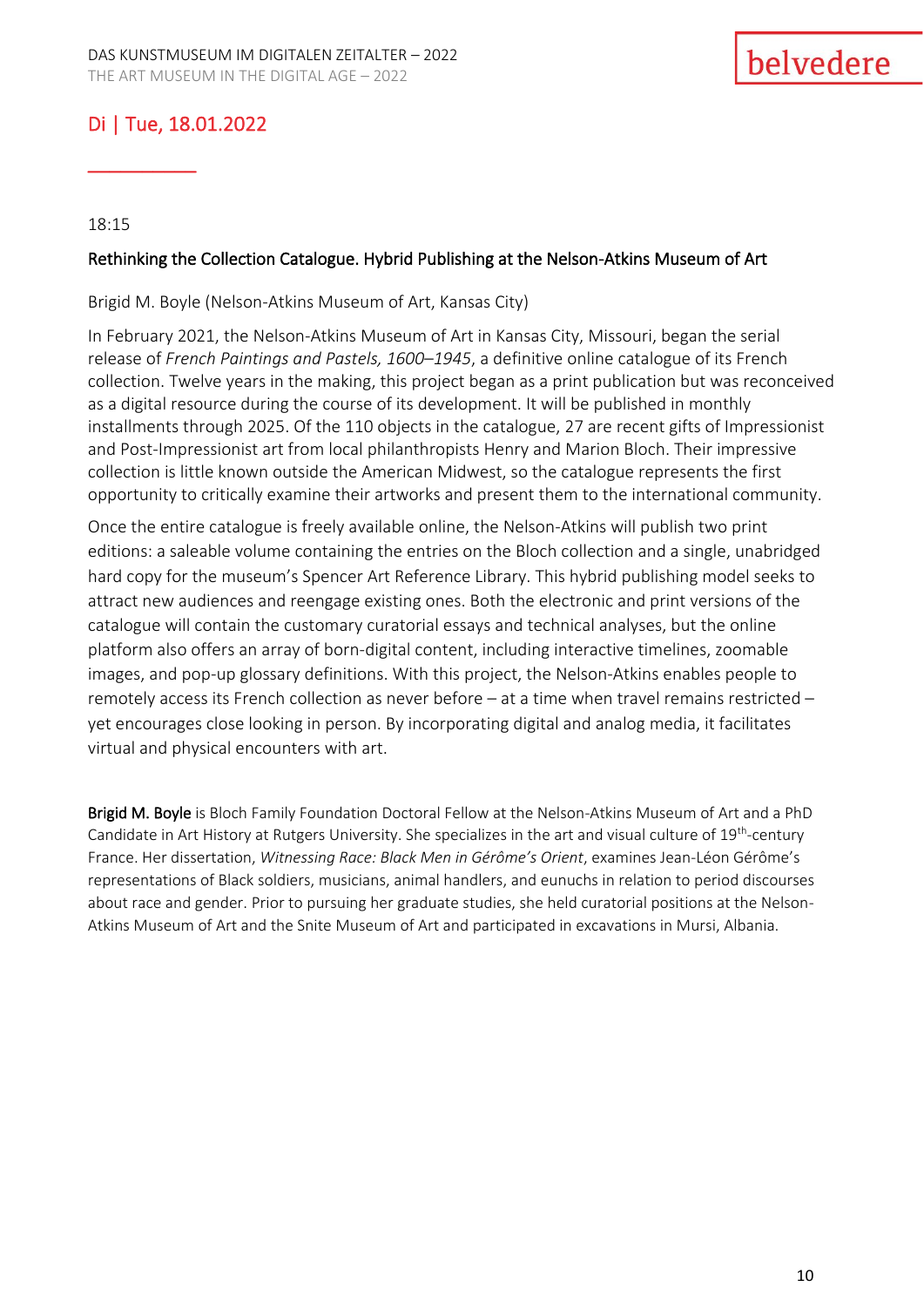# Mi | Wed, 19.01.2022

\_\_\_\_\_\_\_\_\_\_

## PANEL 3: STRATEGISCHE DIMENSIONEN | STRATEGIC DIMENSIONS

Moderation: Anna-Marie Kroupova (Belvedere, Wien | Vienna)

17:00

#### Surfen als Bedingung von Online-Kunstrezeption. Ausstellungsformate im Spannungsfeld digitaler

#### Infrastrukturen

Heiko Schmid (Zürcher Hochschule der Künste; Hochschule Luzern)

Digitale Vermittlungsformate sind, nicht erst seit der Coronakrise, in den Fokus des Kulturbetriebs gerückt. Tatsächlich ist jedoch immer noch zu wenig bekannt, dass neben Online-Ausstellungsformaten, wie sie beispielsweise Googles *Arts and Culture*-Programm zugänglich macht, Künstler\*innen, Designer\*innen und Vermittler\*innen schon seit den frühen 1990er-Jahren an relevanten Online-Projekten arbeiten. Und diese durchaus "spannenderen" Zugänge, so eine Grundannahme des geplanten Papers, verweisen eher nicht auf "reale Ausstellungen", die quasi dokumentarisch fürs Internet aufbereitet wurden, sondern gehen vertieft mit den technokulturellen Bedingungen unserer Post-Internet-Gegenwart um.

Mit Michael Connor verstehe ich innovative Online-Ausstellungsformate mithin als Praktiken, die als "distinct from but connected to gallery exhibition" zu verstehen sind, "[where] the performative, variable quality of born-digital culture is a key aspect of this distinctiveness" (*Curating Online Exhibitions*, o. J.). Ausgehend von Connors Definition soll im geplanten Paper also argumentiert werden, dass Online-Ausstellungen keinen analogen oder digitalen 3D White Cube (re)produzieren sollten, sondern eine eigenständige Perspektive entwickeln müssen. Um diese Argumentation zu fundieren, ist geplant, eine Reihe relevanter Online-Projekte, wie die Browser-Add-ons *Abstract Browsing*, *Muzli* und *Kunst-Surfer*, die Ausstellungsinterfaces *clusterduck.space* oder *remotelatency.com*, mit aktuelleren net.art-Projekten wie Olia Lialinas *Endless Summer* in Verbindung zu setzen. Online-Ausstellungen, so soll dementsprechend mit Beispielen verdeutlicht werden, sollten explizit mit den Infrastrukturen, Praktiken und Kulturen des Internets umgehen. Online-Ausstellungen, so plane ich zu verdeutlichen, können nur dann wirklich effektiv situiert werden, wenn kuratorisch sowie technologisch klassisch lineare Ausstellungsdramaturgien unterwandert und die jeweiligen Formate strukturell den Rezeptionsgewohnheiten im Internet angenähert werden.

Dr. Heiko Schmid ist Kunst- und Medienwissenschaftler, Kurator und Autor. Er forscht zu Themen aus Kunst-, Medien- und Kulturgeschichte, der digitalen (Populär-)Kultur sowie zu Komplexität informierenden Vermittlungsstrategien. Derzeit arbeitet er als Dozent im Master Art Education Curatorial Studies der Zürcher Hochschule der Künste sowie als Dozent im Bachelor in Artificial Intelligence and Machine Learning der Hochschule Luzern. Heiko Schmid lebt und arbeitet in Zürich (Schweiz).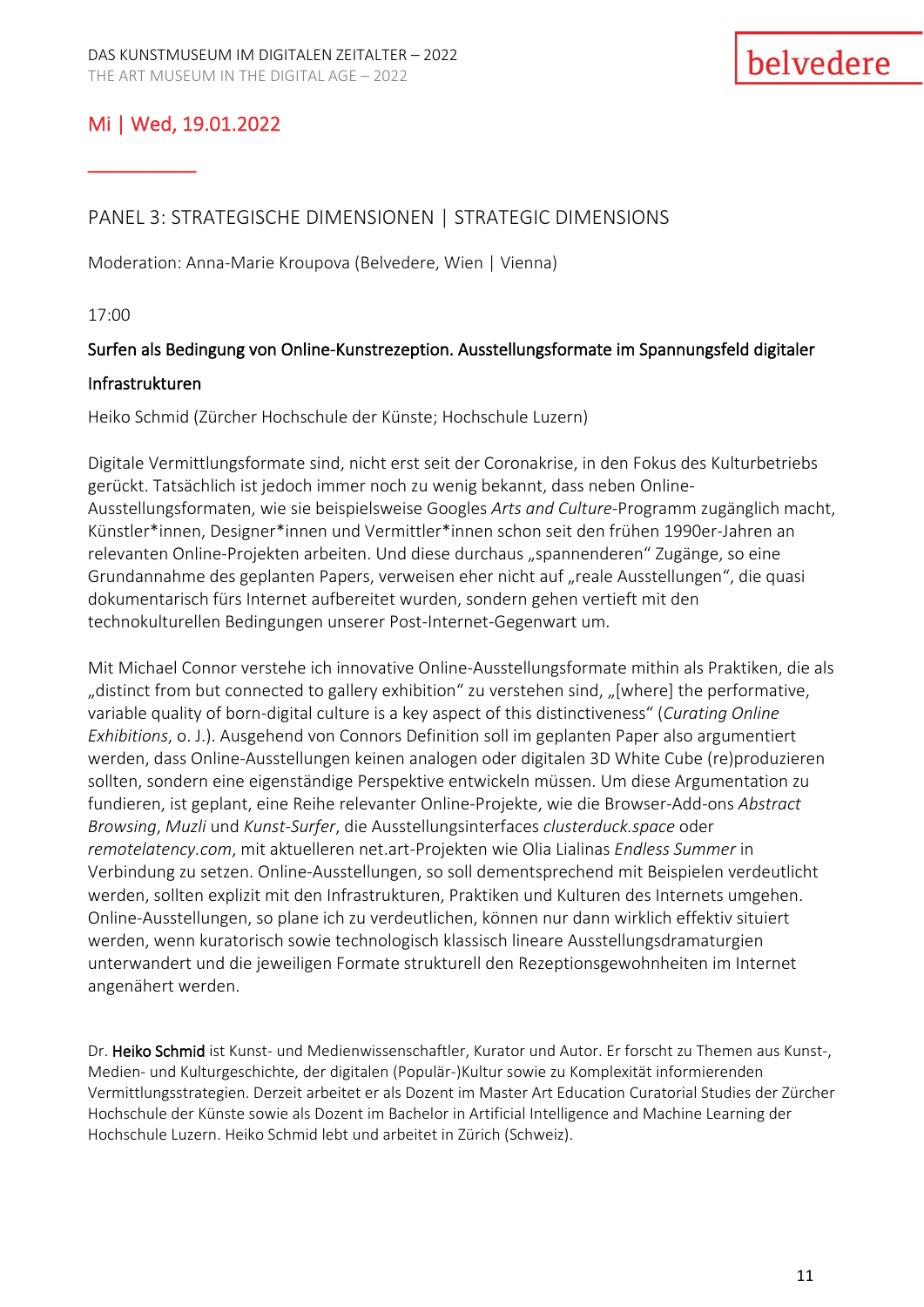# Mi | Wed, 19.01.2022

17:25

\_\_\_\_\_\_\_\_\_\_

#### Eine Kategorisierung von Augmented Reality in der Museumspraxis

Jakob Ossmann; Carina Doppler (Fluxguide, Wien)

Augmented Reality (AR) hat den Gartner Hype Cycle verlassen, was Industrieexpert\*innen zu dem Schluss führt, dass AR sich von einem disruptiven Trend zu einem etablierten Produktionstool entwickelt hat (Herdina 2021).

Diese Entwicklung nehmen wir zum Anlass, um zu untersuchen, welche Arten von AR-Anwendungen sich speziell im Museumsbereich als etablierte Anwendungsfälle durchgesetzt haben. Gerade im Museumsbereich ist das Interesse an AR groß, da diese Technologie dafür prädestiniert ist, die Barriere zwischen physischen Museumsexponaten auf der einen und digitalen Kontextinformationen auf der anderen Seite zu überwinden. Denn Augmented Reality lässt sich als Echtzeitinteraktion von realen Inhalten mit dreidimensionalen digitalen Inhalten beschreiben (Azuma 1997).

Dass Augmented Reality erfolgreich zur Museumsvermittlung beitragen kann, wurde durch vorhergehende Forschung bereits belegt. Z. B. als "kreative Spielplätze" (Scholz & Duffy 2018) oder indem Spaß und Anteilnahme (Leue et al. 2014) bzw. Inspiration erzeugt wird (Rauschnabel, Felix & Hinsch 2019). Welche Formen von AR sich allerdings im Museumsalltag etabliert haben bzw. welche von Museolog\*innen und Kurator\*innen eingesetzt werden, um bestimmte Vermittlungsziele zu erreichen, ist bisher unbetrachtet geblieben. Diese Wissenslücke möchten wir mit unserem Beitrag schließen und greifen dafür auf erfolgreich durchgeführte empirische Forschungsprojekte und auf unsere Industrieexpertise als Early Adopters zurück, um eine Kategorisierung von vier Anwendungsformen von AR im Museum abzuleiten. Diese Kategorien sind dabei nicht wie bisherige Arbeiten von der technischen Umsetzung abgeleitet (Billinghurst 2015), sondern beachten vielmehr die Eignung von internationalen AR-Praxisbeispielen für Museumsvermittlung und Storytelling.

|                           | <b>AR Museum Experience Categories</b>    |                                                 |                                  |                                                                                      |
|---------------------------|-------------------------------------------|-------------------------------------------------|----------------------------------|--------------------------------------------------------------------------------------|
|                           | $\frac{1}{2}$<br><b>Object Annotation</b> | $\mathbf{z}$<br><b>Object Visualization</b>     | <b>Guiding</b>                   | <b>Data Visualization</b>                                                            |
| <b>Mediation</b><br>Goals | hidden information,<br>contextualization  | History, fauna &<br>flora<br>technical learning | directions<br>contextualizations | Historical,<br>biographical,<br>sensory, climate,<br>physics and<br>operational data |
| Storytelling              | continouus                                | standalone                                      | dialogue-based                   | long time horizons,<br>connecting disciplins<br>and geographies                      |

Abbildung 1: AR Museum Experience Categories © Fluxguide

Jakob Ossmann MSc. ist Experte für Digitalisierungsmanagement und hat erfolgreich Apps mit AR-Funktionen für renommierte Museen umgesetzt. Er schloss sein Studium an der School of Business and Economics der Universität Maastricht mit einer Arbeit ab, die die positiven Auswirkungen von XR-Erlebnissen auf das ethische Konsumverhalten beschreibt.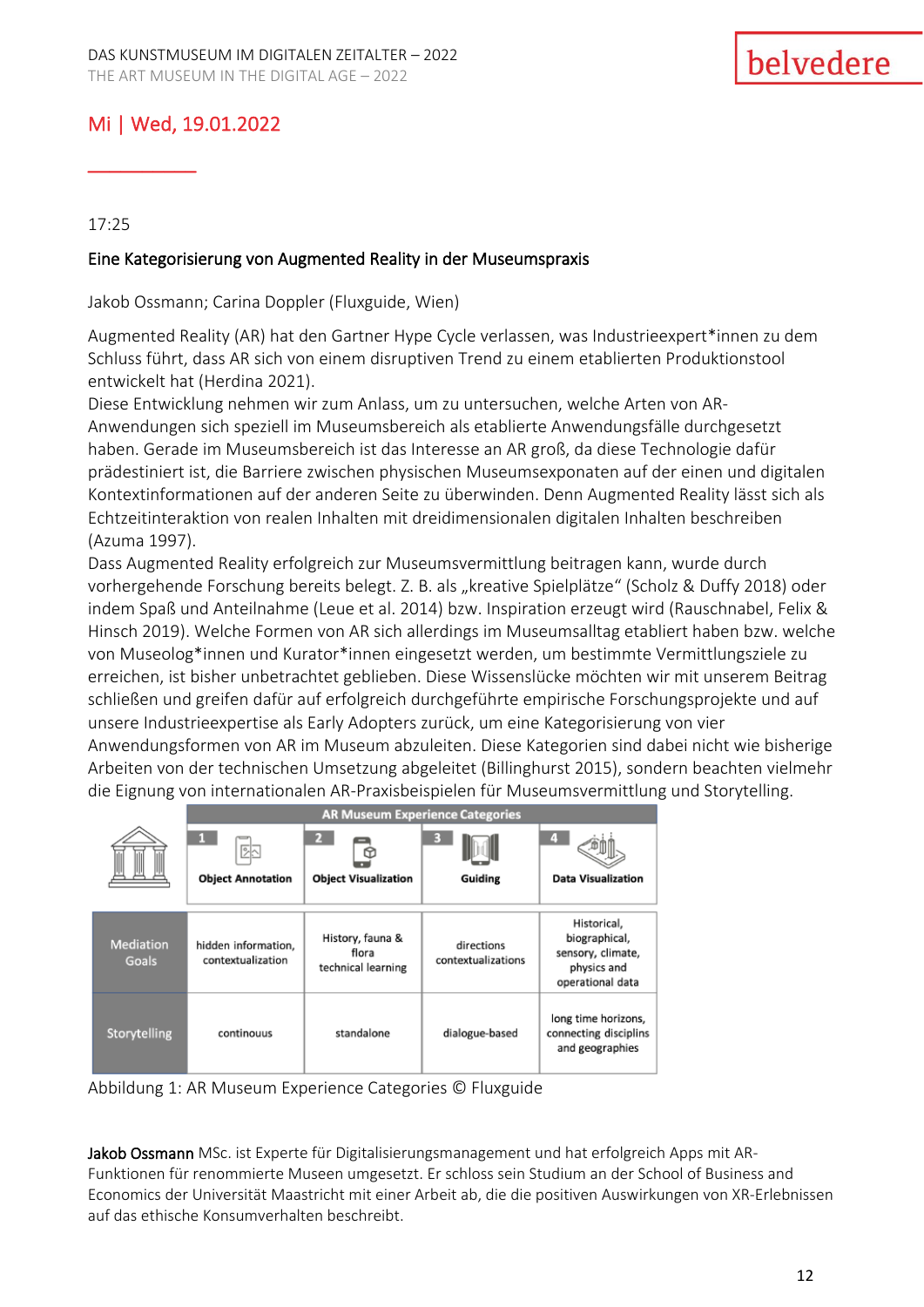# belvedere

Im Rahmen ihres Studiums an der Universität Wien beschäftigte sich Mag. Carina Doppler mit theoretischen und analytischen Fragestellungen im Bereich Theater, Film und Medien. Als Projekt- und Kommunikationsmanagerin verfügt sie über mehrjährige Erfahrung in der Konzeption, Umsetzung und Kommunikation von interdisziplinären Projekten im Kultur- und Medienbereich. Sie leitete Augmented-Reality-Vermittlungsprojekte für internationale Institutionen, Kund\*innen und Partner\*innen.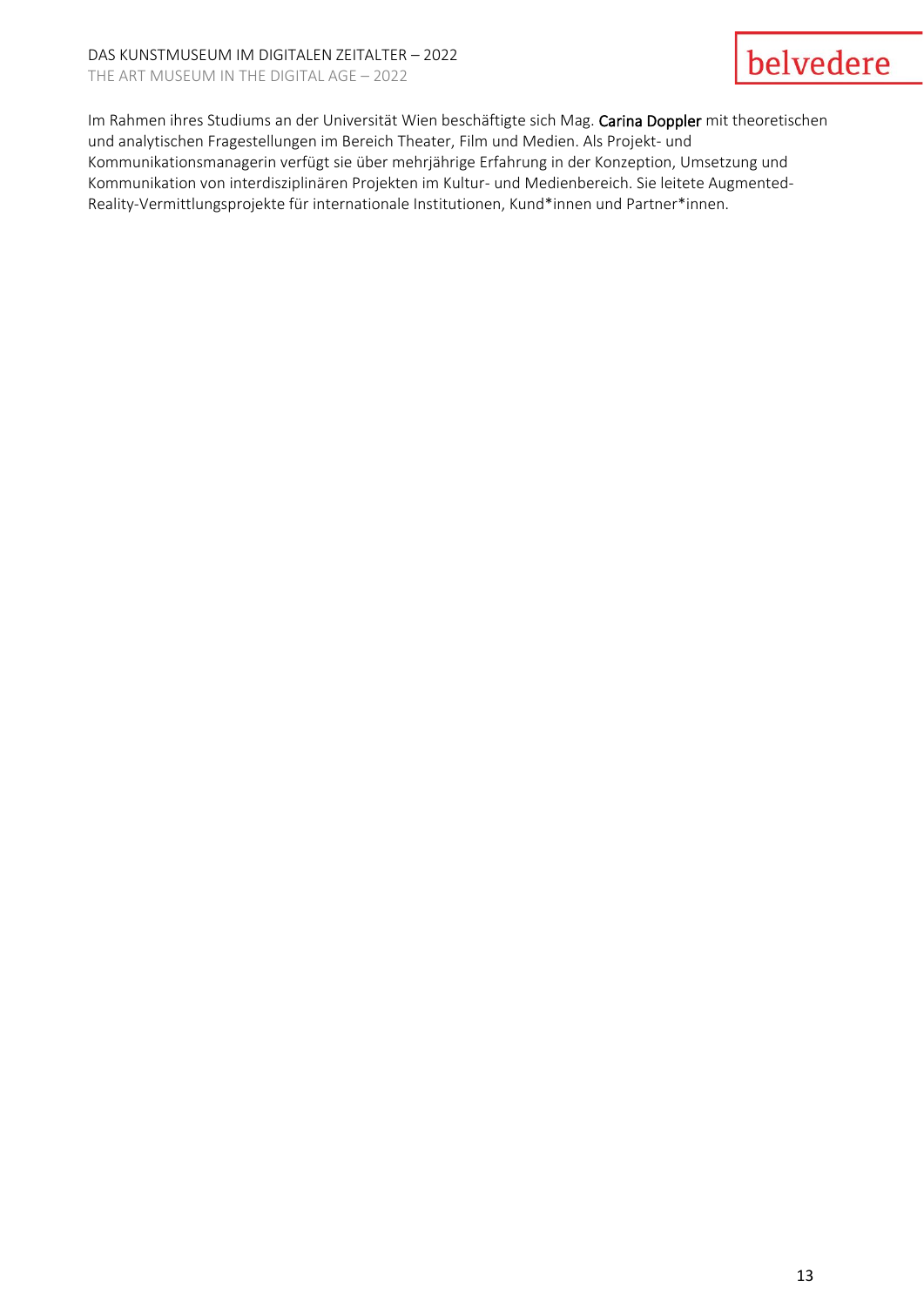# Mi | Wed, 19.01.2022

#### 17:50

\_\_\_\_\_\_\_\_\_\_

#### Emerging Virtual Spaces. Alternative Models for Displaying Collections Online

#### Ellen Charlesworth (Durham University)

Over the course of the pandemic, "superstar" museums were able to expand their virtual spaces and capitalise on the unprecedented demand for digital media. Yet, while the Musée du Louvre reported a tenfold increase in web traffic, smaller organisations have struggled to attract online visitors, with less than half seeing an increase in visits to their website. For institutions that lack a pre-established digital expertise, there is a technology and skills gap preventing them from hosting innovative interactive content. Large museums' online exhibitions, collections searches, and virtual experiences, all rely on costly bespoke software. This paper will explore the alternatives for smaller museums, and the recent turn to off-the-shelf solutions. Through three case studies – Terentia's *Storytelling*, *Google 360°*, and the American Museum of Natural History's *CollectionScope* – it will discuss the rival models emerging in this new market. Each presents a radically different approach to monetisation, curatorial control, and the end user experience, and as the demand for off-theshelf solutions grow, the more prevalent of them have the potential to profoundly shape our online museum experiences. As such, this paper will question the implications of each for museums and visitors. Which models allow the most visitor participation, and should this be prioritised? How will the reuse of similar online experiences between museums effect visitors' perception of them? What will this mean for digital longevity and preservation? These questions aim to begin a conversation with practitioners about the routes available to museums going forward.

Ellen Charlesworth is a PhD candidate at the School of Modern Languages and Cultures at Durham University. Her research explores measures of engagement with museums' online content, examining museum data and social media responses. Having studied art history at the Courtauld Institute of Art and then data science at Birkbeck, she went on to gain experience designing and evaluating online exhibitions collaborating with the Birkbeck Knowledge Lab, Museum of the Home, and Visualogical art collective. Alongside her work as an independent editor and writer, she has extensive public speaking experience in the heritage sector.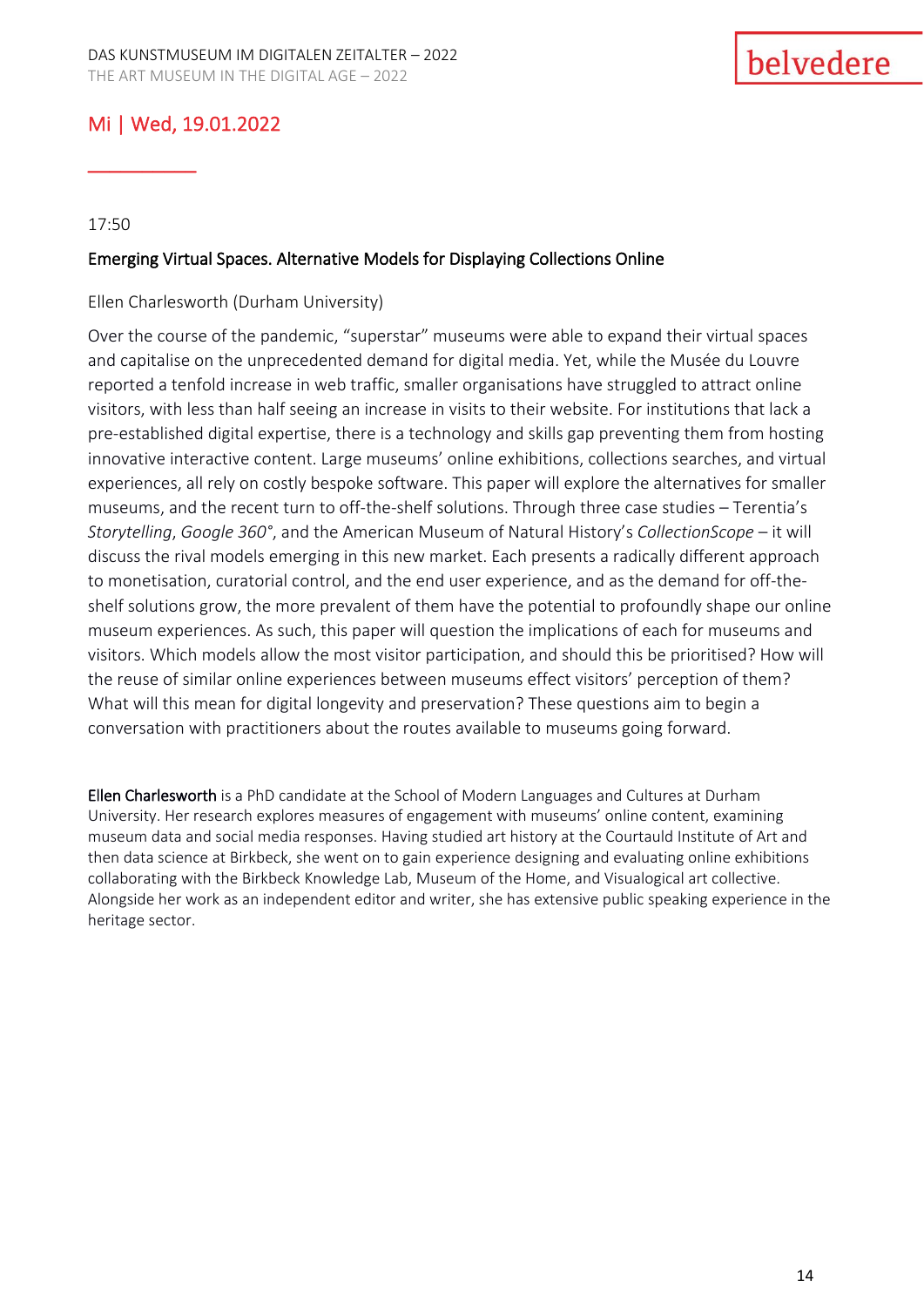# Mi | Wed, 19.01.2022

18:15

\_\_\_\_\_\_\_\_\_\_

#### Kryptokunst & Museum. Beispiele einer Beziehung

Carola Korhummel (Universität Wien)

CryptoPunks, CryptoKitties, CryptoWiener: NFTs – digitale Werke mit Echtheitszertifikat – mischen den gegenwärtigen Kunstmarkt auf. Spätestens seit der Auktion von *Everydays: the First 5000 Days* bei Christie's, die Mike Winkelmann alias Beeple im März 2021 unter die Top 3 der teuersten lebenden Künstler\*innen beförderte, widmen sich neben Galerien auch Museen dem kryptografischen Kulturerbe. Das ZKM – Zentrum für Kunst und Medien Karlsruhe informierte seine Besucher\*innen bereits 2017 im *KryptoLab*, wie Kunst und Blockchain zusammenpassen. Vier Jahre später eröffnete das Francisco Carolinum Linz mit *Proof of Art* die nach Eigenaussage erste museale Ausstellung zur Geschichte von NFTs weltweit – offline in seinen Räumlichkeiten und online in CryptoVoxels. Abseits von diesen fest etablierten Institutionen sprießen im Internet zahlreiche weitere selbstbetitelte Museen mit Kryptokunst empor. Etwa jenes des ehemaligen Kunstfälschers Wolfgang Beltracchi, das unter *The Greats* 4.608 Variationen des Leonardo da Vinci zugeschriebenen *Salvator Mundi* vereint. Fakt im Zeitalter von NFTs ist: Traditionelle Definitionen eines Originals, dessen Sammlungs- und Präsentationsmodi müssen neu gedacht werden. Doch wie original wird das Digitale, sobald es auf einer Blockchain verankert ist? Wie real fühlt sich die Erfahrung eines virtuellen Museumsbesuchs im Metaversum an? Und inwiefern ist eine langfristig bewahrende Mission mit einem temporären Hype kompatibel? Dieser Beitrag analysiert Beispiele einer komplexen Beziehung und zeigt mögliche Szenarien für die Liaison von Kryptokunst und Museum auf.

Carola Korhummel ist Museologin und seit März 2021 als Universitätsassistentin am Institut für Kunstgeschichte der Universität Wien tätig. Sie studierte Literatur-, Kunst- und Medienwissenschaften in Konstanz und Istanbul sowie Kunstgeschichte und Museologie in Heidelberg und Paris. Zu ihren Forschungsschwerpunkten zählen Phänomene der Pop- und Alltagskultur, Konsumästhetiken sowie gegenwärtige Spielarten digitaler Kunst. Von 2018 bis 2019 arbeitete sie als Direktionsassistenz im Museum Haus Dix, Dependance des Kunstmuseums Stuttgart. Von 2019 bis 2021 absolvierte sie ein wissenschaftliches Volontariat im Werkbundarchiv – Museum der Dinge in Berlin. Sie ist Mitglied des Labors für empirische Bildwissenschaft (CReA) und untersucht in ihrem Dissertationsprojekt den "Wert" von Kunst.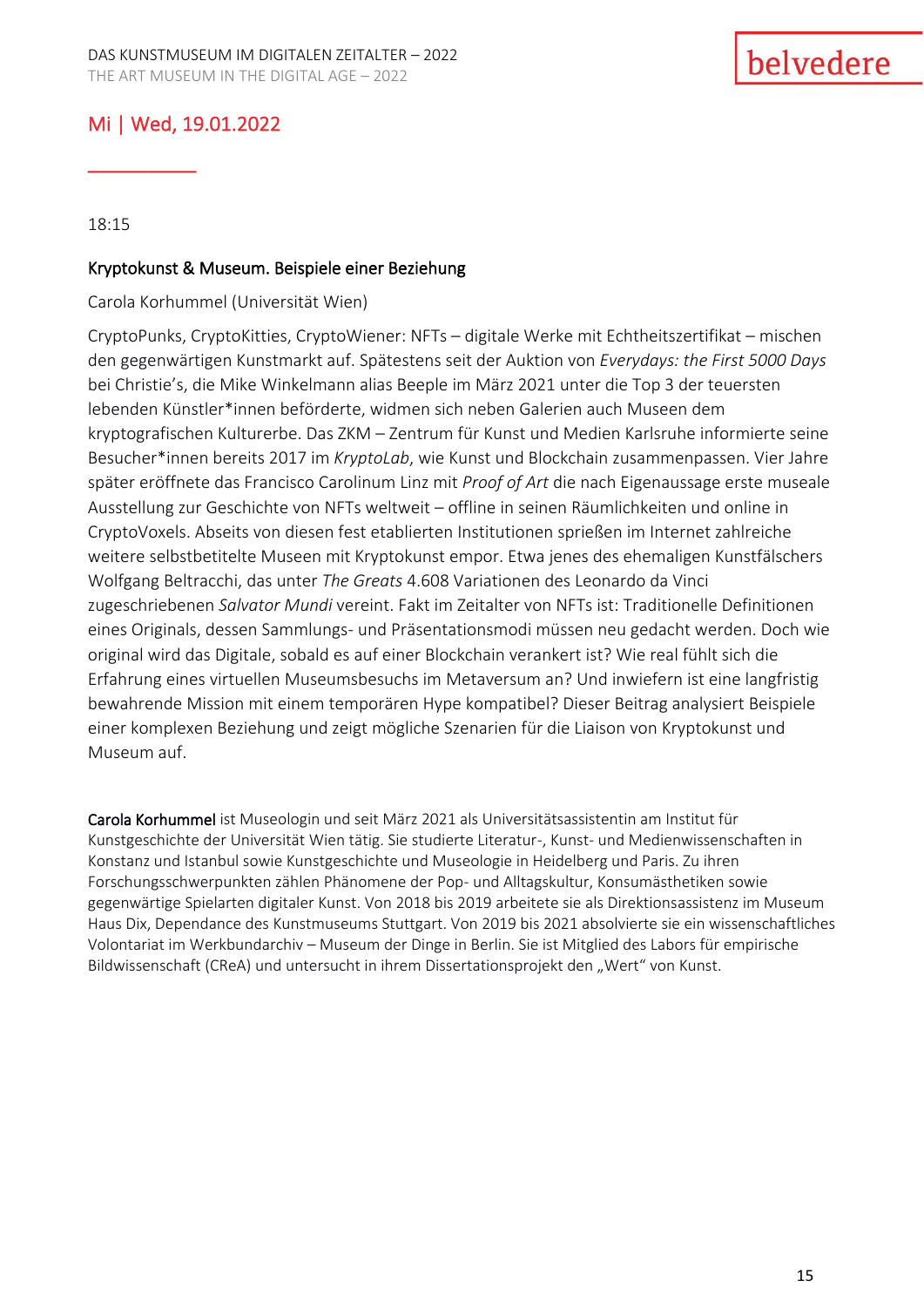\_\_\_\_\_\_\_\_\_\_

## PANEL 4: SOZIALPOLITISCHE RELEVANZ | SOCIOPOLITICAL RELEVANCE

Moderation: Chiara Zuanni (Universität | University of Graz)

17:00

### Computing the Museum. Experiments in Algorithmic Co-curation

Giulia Taurino (Northeastern University, Boston)

We normally think of museums as guardians of the past and advocates of cultural preservation, but a large part of their work in the most recent decades dealt with innovation, recontextualization, repurposing of cultural heritage. After André Malraux' intuition of a "musée imaginaire," we are now witnessing the actualization of concepts like cybermuseums or cybermuseology (Leshchenko 2015) and the successful integration of augmented reality tools in museum environments (Kyriakou and Hermon 2019). Defined by the art historian and scholar Nina Robbins (2019) as "a tool to transfer the tradition into the future," the museum is more than a place for storing and archiving: it is a site for shaping knowledge (Hooper-Greenhill 1992), for meaning-making (2020) and culturemaking (Message 2006). And a site for experimentation (Achiam et al. 2021). This presentation builds upon recent scholarships interrogating the future of museology (Smeds 2019) between technocultural ruptures and continuities. In the first part of the talk, I will provide a few examples of early computational implementations in museums, to then discuss how these initial interactions between humans and machines evolved into contemporary practices in experimental museology. In the second part, I will present a series of art experiments in algorithmic co-curation carried out in 2020–2021 during several collaborations with metaLAB (at) Harvard, Fondazione ISI, Associazione Arteco, based on collections from the Harvard Art Museums (Cambridge, MA, United States), and Fondazione Torino Musei (Torino, Italy).

Giulia Taurino, PhD is a Postdoctoral Research Fellow at The Institute for Experiential AI (Northeastern University). Her research focuses on forms of content organization on online platforms and digital archives, cultural implications of algorithmic technologies, and applications of artificial intelligence in the arts, heritage and museums sectors. Past and present affiliations include Brown University's Virtual Humanities Lab, MIT Open Documentary Lab, MIT Data + Feminism Lab, NULab for Texts, Maps, and Networks. Since September 2019, she is a research affiliate of metaLAB (at) Harvard, where she contributes to the project *Curatorial A(i)gents*, exploring the intersection between AI and curatorial practices. Previous residencies and awards include MITACS Award, FIAT/IFTA Grant, S+T+Arts x Nesta Italia – City of the Future prize, Zú Atrium x Unreal Engine – Creative Showcase. Taurino holds a doctorate degree in Media Studies and Visual Arts from the University of Bologna and the University of Montreal. She has served as a Director of Research and Innovation at AI Impact Alliance, where she worked on grant writing, project design, implementation research for AI ethics and sustainable development goals.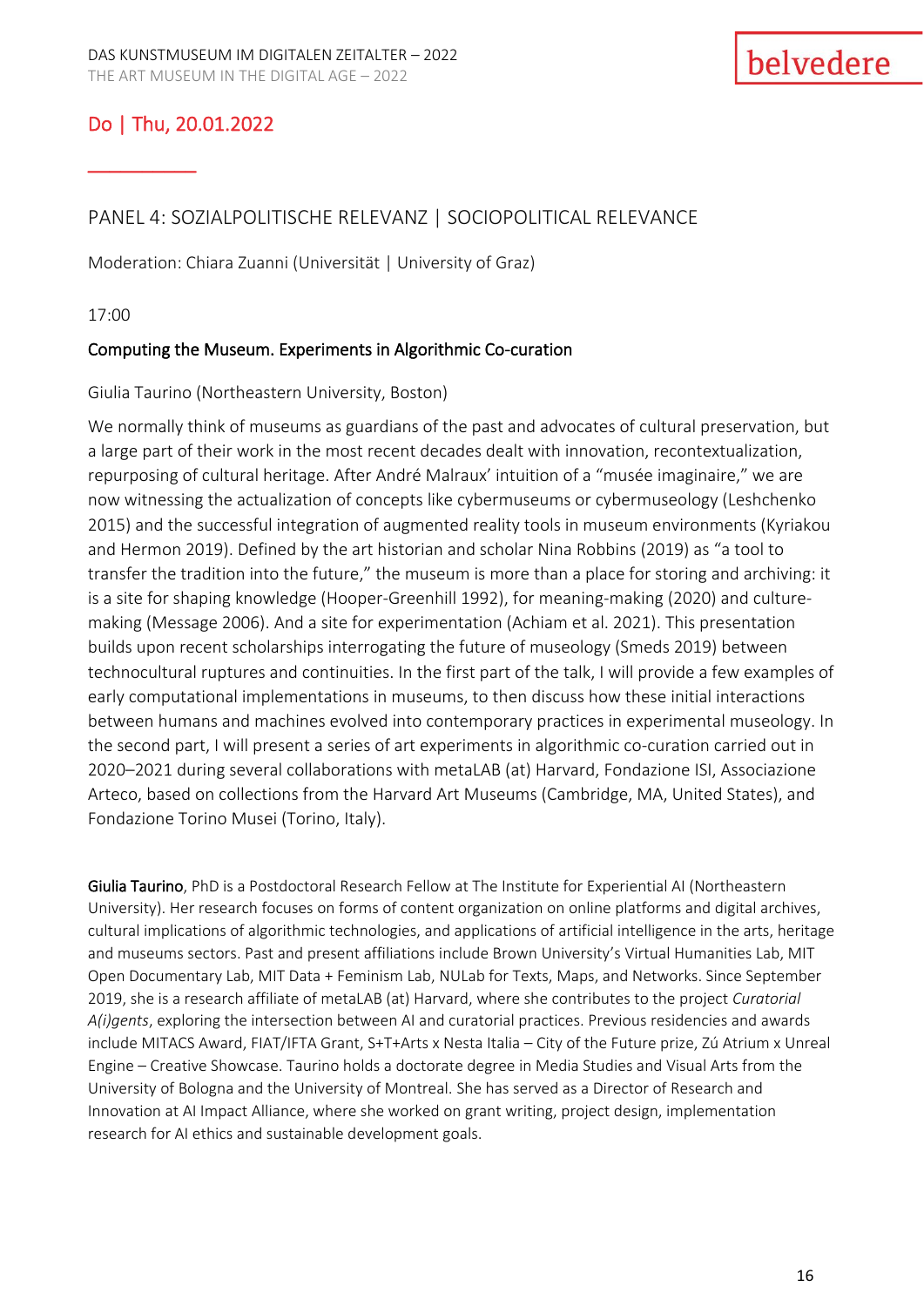\_\_\_\_\_\_\_\_\_\_

17:25

#### Museums and the Future Social Web

Lukas Fuchsgruber (Technische Universität Berlin)

The topic of International Museum Day on May 17, 2020 was *Museums for Equality: Diversity and Inclusion*, referring to the ongoing debate on the *social* role of museums beyond "acquire, conserve, research, communicate and exhibit" (ICOM definition). But this social theme was overshadowed by one major difference that this Museum Day had: most museums were in lockdown since two months. The existing databases, digital editions and social media accounts were mobilized for celebrating this day. In the end, this meant a lot of events on social media platforms, for example curator tours as live streams. In the last years, there is a rising awareness of the problematic influence of the major social media platforms used here (Facebook, Instagram, etc.). How can the debate on the social role of museums be connected with the debate on the ethics and politics of social networks? Yuk Hui and Harry Halpin argued already in 2013 that the forms of interaction and data extraction of social media platforms have toxic social effects (Hui/Halpin 2013). They have also proposed principles and goals for the future social web. How can museums be part of a future social web, where other digital modes of togetherness, inclusion and collectivity are at the center? This paper will connect Hui's and Halpin's arguments with case studies of social technology use in museums beyond the big commercial platforms.

In his talk *Collection Data and Social Justice* at the 2021 *The Art Museum in the Digital Age* conference, Dominic Oldman (British Museum) has pointed out the need for more ethical principles for museum data. Following this, we should ask: but what about social interaction online? In a museum, open data (science) and digital community work do not have to be separate fields. On the contrary, museums as social heritage institutions can be an exemplary and essential use case for the development of more ethical social technologies.

Dr. Lukas Fuchsgruber works as an art historian at Technical University Berlin. Since 2020 he is part of the transdisciplinary research project *Museums and Society. Mapping the Social* of museums and universities in Berlin, with a case study on the digital image worlds that grow in, between and around museums. Between 2018 and 2020 he worked on the image archive of an international anti-forgeries museum association of the early 20<sup>th</sup> century. His PhD research from 2013 to 2017 was on the creation of the Hôtel Drouot auction house and the auction market of 19th century Paris and is published as *Das Spektakel der Auktion* (2020).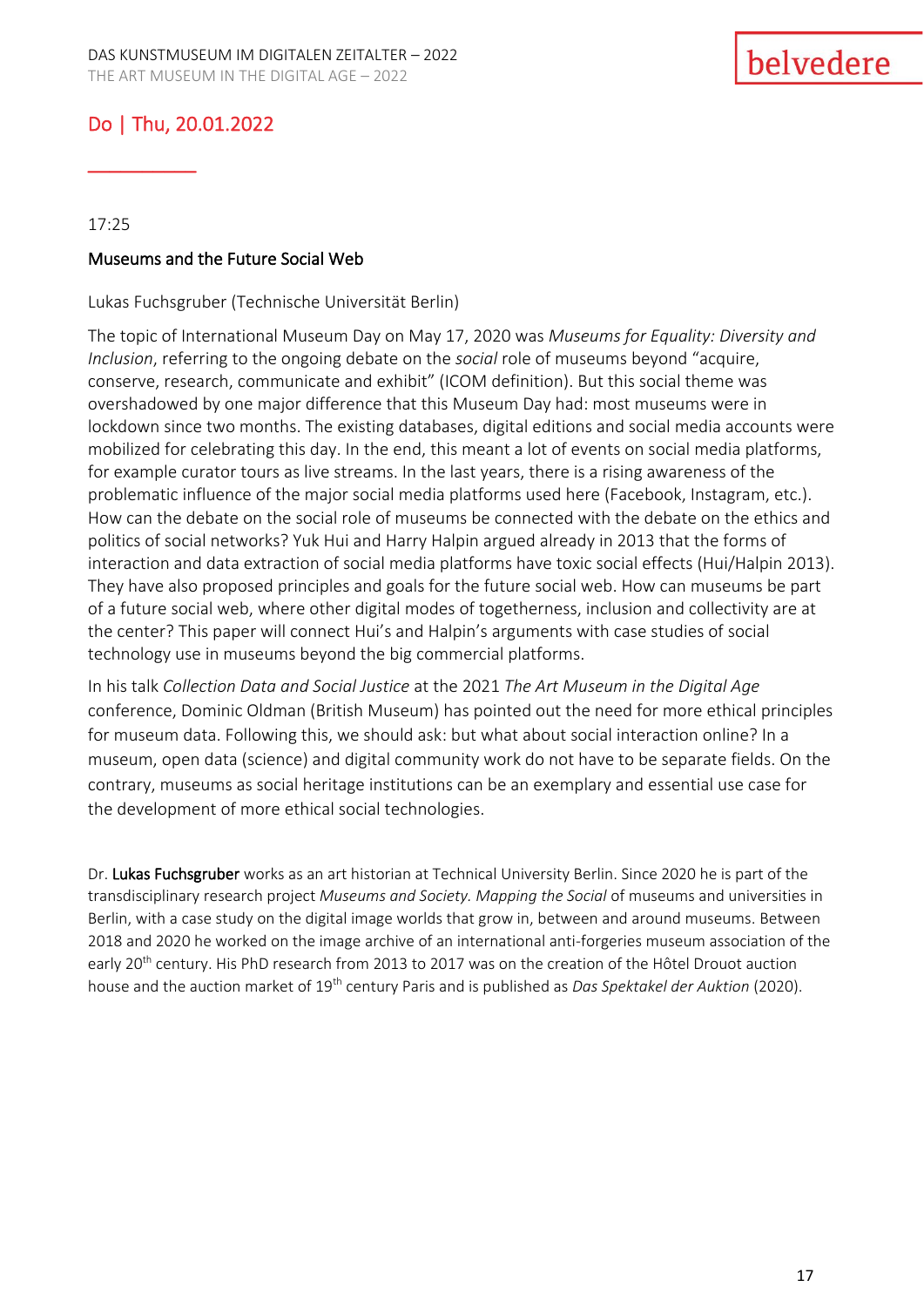\_\_\_\_\_\_\_\_\_\_

17:50

# *"NOOOO PUT ME BACK I was next in line for the immersive van gogh exhibit".* 1 Immersion: zur performativen und partizipativen Rezeption historischer Kunst

Charlotte Reuß (Universität für angewandte Kunst Wien)

Seien es mobile Ausstellungen wie die *Vincent Van Gogh Experience*, thematische Schauen zu einzelnen Kunstströmungen oder ganze Veranstaltungsorte wie die *Bassins de Lumières* in Bordeaux – das Angebot an immersiven, multimedialen Ausstellungen, die neben digitaler Kunst insbesondere digitalisierte und digital verarbeitete Kunstwerke vergangener Zeiten einbeziehen, nimmt stetig zu und findet Eingang in das Bewusstsein eines breiten, oft digital agierenden Publikums. Die soziale und digitale Interaktion mit Kunstwerken sowie das damit verbundene Teilen des Erlebten über Social Media sind dabei wichtige Faktoren, ebenso der Eventcharakter solcher Ausstellungen, die dadurch in sozialen Netzwerken an Popularität gewinnen. Kunst wird in diesem Kontext performativ und partizipativ rezipiert. An das Betrachten, das Festhalten eines Werks durch Fotografien schließt sich so immer häufiger ein zusätzlich subjektivierender Prozess an, der nicht durch das originäre Werk, sondern durch dessen digitale Versionen initiiert wird und die Betrachtenden ins Zentrum einer immersiven Rezeptionserfahrung rückt. Dabei kann der multimediale Ansatz sowohl als eine Art vereinfachter Übersetzung *des* komplexen Digitalen in den Ausstellungsraum als auch als Schnittfläche mit dem Digitalen, abseits von trennenden Dualismen, verstanden werden.

Innerhalb dieses Rahmens möchte ich in meinem Vortrag auf die teils veränderte Rezeption historischer Kunst eingehen sowie Möglichkeiten und Limitierungen multimedialer Ausstellungskonzepte diskutieren: Auf welchen Ebenen werden Immersion, Partizipation und Performativität gedacht? Inwiefern wirken Ästhetisierungsstrategien und Social-Media-*Performance* auf die Rezeption ein? Können emanzipatorische Momente entstehen, oder "verschwindet" die Kunst hinter Kommerz und wird *pures Simulakrum*? Welcher Stellenwert kommt der musealen, vermittelnden Praxis zu und welche Schlussfolgerungen lassen sich für diese ziehen?

In ihrer wissenschaftlichen Tätigkeit setzt sich Charlotte Reuß u. a. mit der Zugänglichkeit und Ökonomisierung von Kultur, digitalen Kulturen, Medienkunst und dem Urheber\*innenrecht auseinander. Seit Ende 2020 ist sie im Forschungsprojekt IMAGE+ Platform for Open Art Education an der Universität für angewandte Kunst Wien tätig und arbeitet dort parallel an ihrem laufenden Dissertationsprojekt *Visual Arts' Accessibility in the Digital Realm*. Zuvor studierte sie Kunstgeschichte an der Universität Wien sowie Europäische Kunstgeschichte und Philosophie an der Ruprecht-Karls-Universität Heidelberg.

<sup>&</sup>lt;sup>1</sup> Text eines Memes, Account: solomon r googlenheim, 02.10.2021[, https://www.instagram.com/p/CUgjPTigjsT/](https://www.instagram.com/p/CUgjPTigjsT/) (abgerufen am 17.10.2021).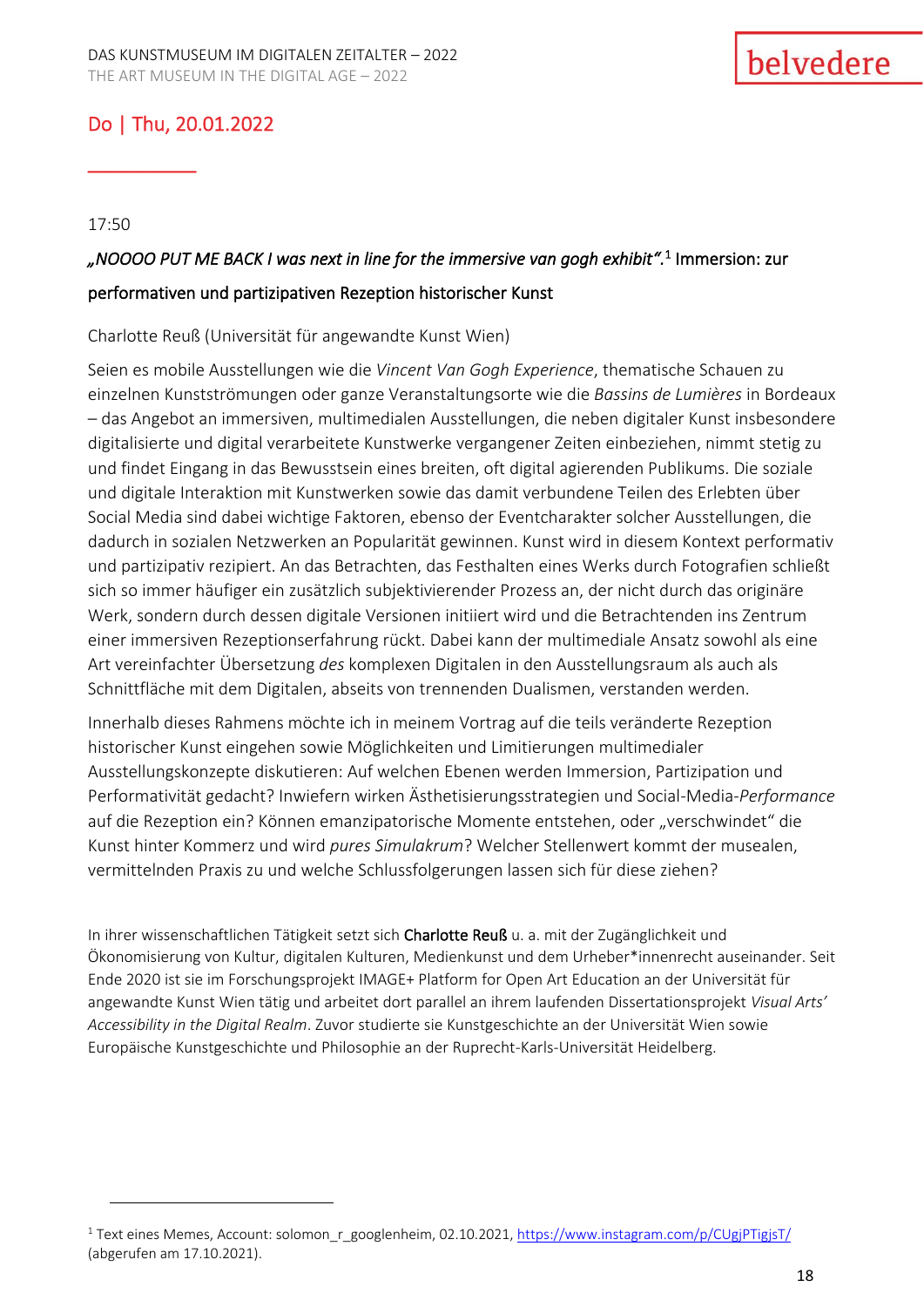\_\_\_\_\_\_\_\_\_\_

18:15

# User Experience of Art Exhibition in the "New Normality". Innovative Methods of Research in Terms of Global Change

Marta Świetlik (Polish Academy of Sciences, Warsaw)

The change in the use of culture in the so-called "new normality" has two levels, each of which requires separate reflection and examination. On the one hand, today's experience of the user of a real art gallery has changed – the threat of infection is still real. On the other hand, the experience of virtual contact with culture and art has gained more attention. The interweaving of these two levels raises several research questions that are involved in my project: are the users of virtual and real galleries the same ones? What prompts people to take advantage of the gallery's real or virtual offer, what are they looking for? What kind of artistic activity is directed to the real user and what to the virtual one? And last, but not least: how does the meaning of art and art production change in the eyes of its recipients? The main hypothesis, then, is the need to shift the old concept of an art spectator, art participant, or gallery visitor to the category of "user" that has been developing over the past one or two decades but has definitely grown in strength over the past year due to the pandemic.

I would like to present a part of my doctoral research project titled *UX of art. Contemporary art exhibitions as a platform for social exchange*. As a user experience researcher and art historian I am interested in the role of art as a tool for building a community and cultural institutions as an intermediary platform between artists and audiences. To investigate the extent to which cognitive or affective goals of art in exhibition are realized within the perception of visitor, the methodologies used by designers of virtual tools, focusing on the users and their response to stimuli and functionalities, may be useful. It seems even more relevant in the hybrid form of today's art exhibitions, therefore I would like to present new research methodologies I developed based on my experiences in researching on Museum of Modern Art in Warsaw and other cases of online exhibitions.

Marta Świetlik is a UX researcher, art critic and curator, PhD student based in Warsaw. She is a specialist in Digital Humanities Centre at the Institute of Literary Research of the Polish Academy of Sciences. Currently, she is involved in work on digital infrastructure for DARIAH-PL and enrolled in Curator Lab 2021/2022, postgraduate course for curators in Konstfack Art School in Stockholm. She conducts innovative research on the usefulness of art exhibitions, combining cultural studies tools and UX design methodologies.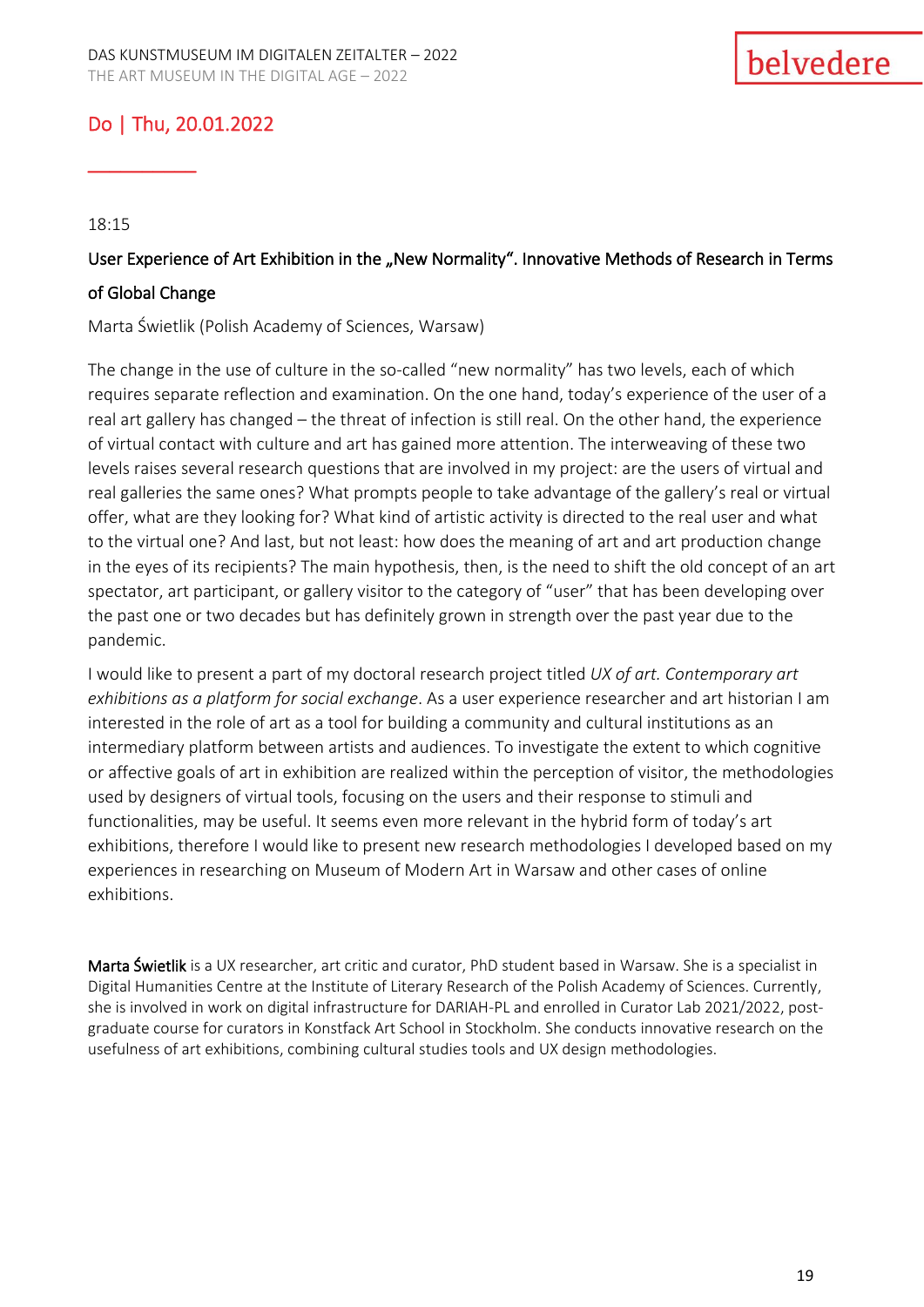\_\_\_\_\_\_\_\_\_\_

### PANEL 5: VIRTUELLE ERWEITERUNGEN | VIRTUAL EXTENSIONS

Moderation: Richard Kurdiovsky (Österreichische Akademie der Wissenschaften, Wien | Austrian Academy of Sciences, Vienna)

17:00

#### From Lock-Down to Innovation. Welcome to the World's First Gigapixel Museum

Sandra Verdel (Mauritshuis, Den Haag)

The Royal Picture Gallery Mauritshuis is a small world-class museum with a formidable collection of Dutch and Flemish paintings from the seventeenth century. The museum houses iconic masterpieces such as the *Girl with the Pearl Earring* by Johannes Vermeer, *The Goldfinch* by Fabritius and the *Anatomy Lesson of Dr Nicolaes Tulp* by Rembrandt. An average of 500,000 people visit the museum each year, more than half of whom come from abroad. The Mauritshuis has long sought to be more digitally accessible in order to be able to share its collection with people who cannot visit the museum in real life, for example because they live on the other side of the world; because they have been hospitalized; or because they fear that an analog museum is not their cup of tea.

COVID-19 accelerated this endeavor in March 2020. While the actual museum had to close its doors, we joined forces with the team from the Mad Pixel Company in Spain. Their special digitizing robot meticulously recorded every centimeter, plinth and corner of the museum to ensure that no detail is missed when entering the gigapixel museum. Weeks later, the museum was able to open its digital doors for the first time. The gigapixel museum opens an expanded world of possibilities: visitors can now explore the digital Mauritshuis for free. 36 masterpieces have been enhanced with fascinating art-historical stories in text and sound and several paintings now offer the possibility to switch between normal and infrared images, so that the visitor can discover the adjustments made by the painter during the painting process themselves. The gigapixel museum also offers new programming options. In this lecture, you will be guided through the virtual Mauritshuis and informed about the possibilities of a virtual museum.

Sandra Verdel is Project Manager of Digital Engagement at the Mauritshuis. It is her mission to make the museum digitally accessible to everyone. As head of a small digital team, Verdel is responsible for all digital developments of the Mauritshuis. After her master's degree in History, Art History and Literary Studies, specialised in the Dutch 17<sup>th</sup> century, Verdel started her career working for Dutch national television, where she created apps and websites for successful television programs, including several award-winning apps. At the Mauritshuis she had the opportunity to combine her knowledge of the digital world with her love for art. At the Mauritshuis, Verdel just launched the museum's new corporate website, a new multimedia tour and, as icing on the cake: the first virtual museum, meticulously captured in gigapixel quality.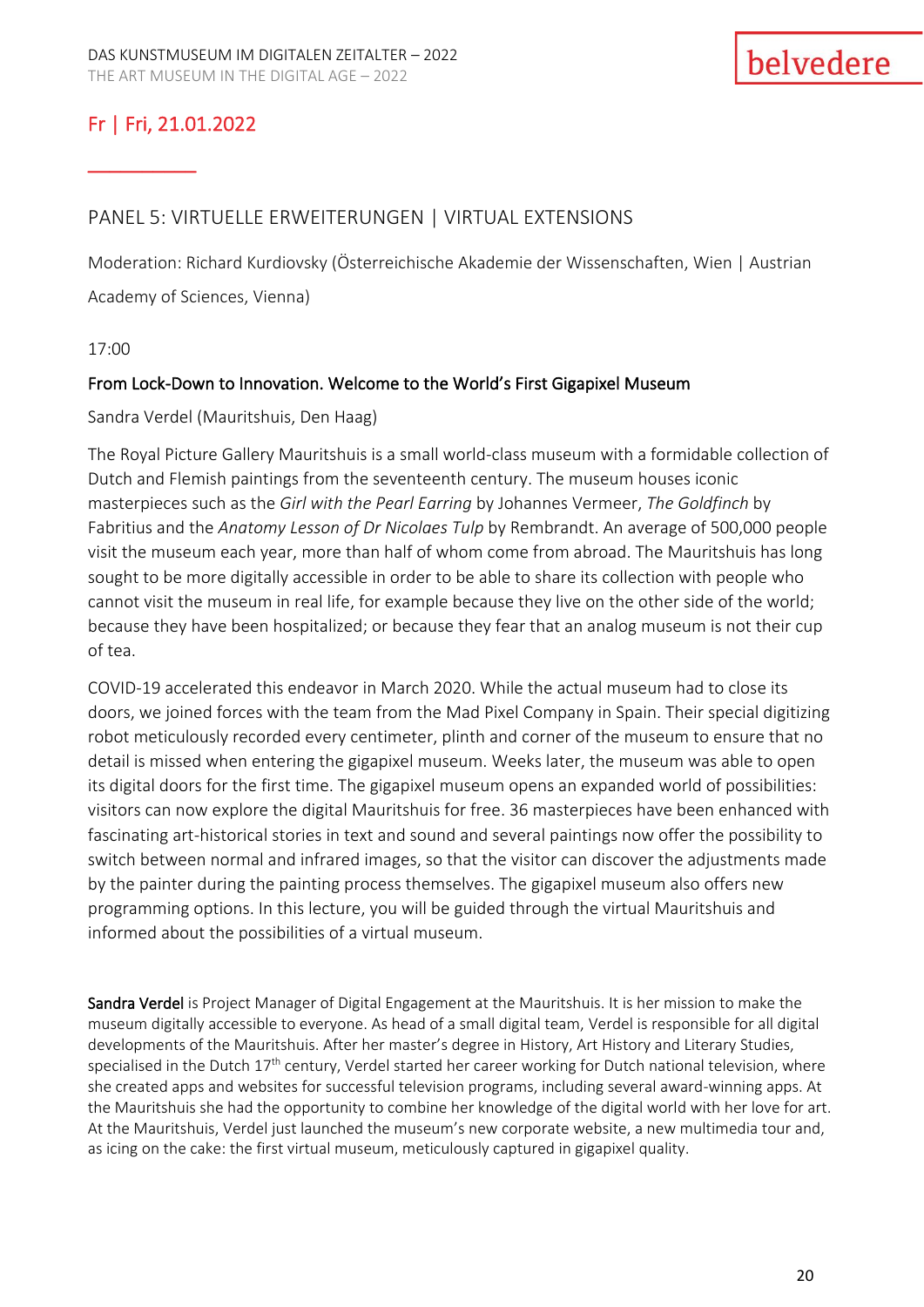\_\_\_\_\_\_\_\_\_\_

17:25

# From Palmyra to Pompei. The Dynamics of Display of Virtual Archaeological Sites in Museum **Exhibitions**

Isabella Archer (École du Louvre, Paris; University of Poitiers)

This paper examines how museums virtually reconstitute, revive, and rebuild archaeological sites as immersive experiences. New forms of technology such as photogrammetry have enabled specialists to reconstruct archaeological sites as 3D models. These models can then be used to create experiences for museum visitors to virtually discover a physical place in an immersive gallery or virtual reality experience. How do the relationships between the original site, the virtual copy, and the digital experience in the museum interface with each other, affect visitors' sense of perception, and create new forms of visual culture? Using recent successful exhibitions that took place in Paris as case studies (*Eternal Sites*, 2016; *Age-Old Cities*, 2018; *Pompeii*, 2020) this paper examines the ways audiences engage with physical and digital spaces. It seeks to place the immersive medium of display in a historical context and examine the presence or absence of physical objects in these exhibitions and their role communicating knowledge. The paper will also examine how exhibitions depict or omit representations of people in virtual reconstructions, and the ways that exhibitions may "live on" online as virtual resources – resources that are themselves new forms of knowledge representation and which may remain accessible after the physical exhibition closes its doors.

Isabella D. Archer is a graduate student in archaeology and museum studies at the Université de Poitiers and the École du Louvre. A member of ICOM France, her PhD thesis focuses on the politics of display of endangered Middle Eastern cultural heritage in museums and cultural institutions in the  $21<sup>st</sup>$  century.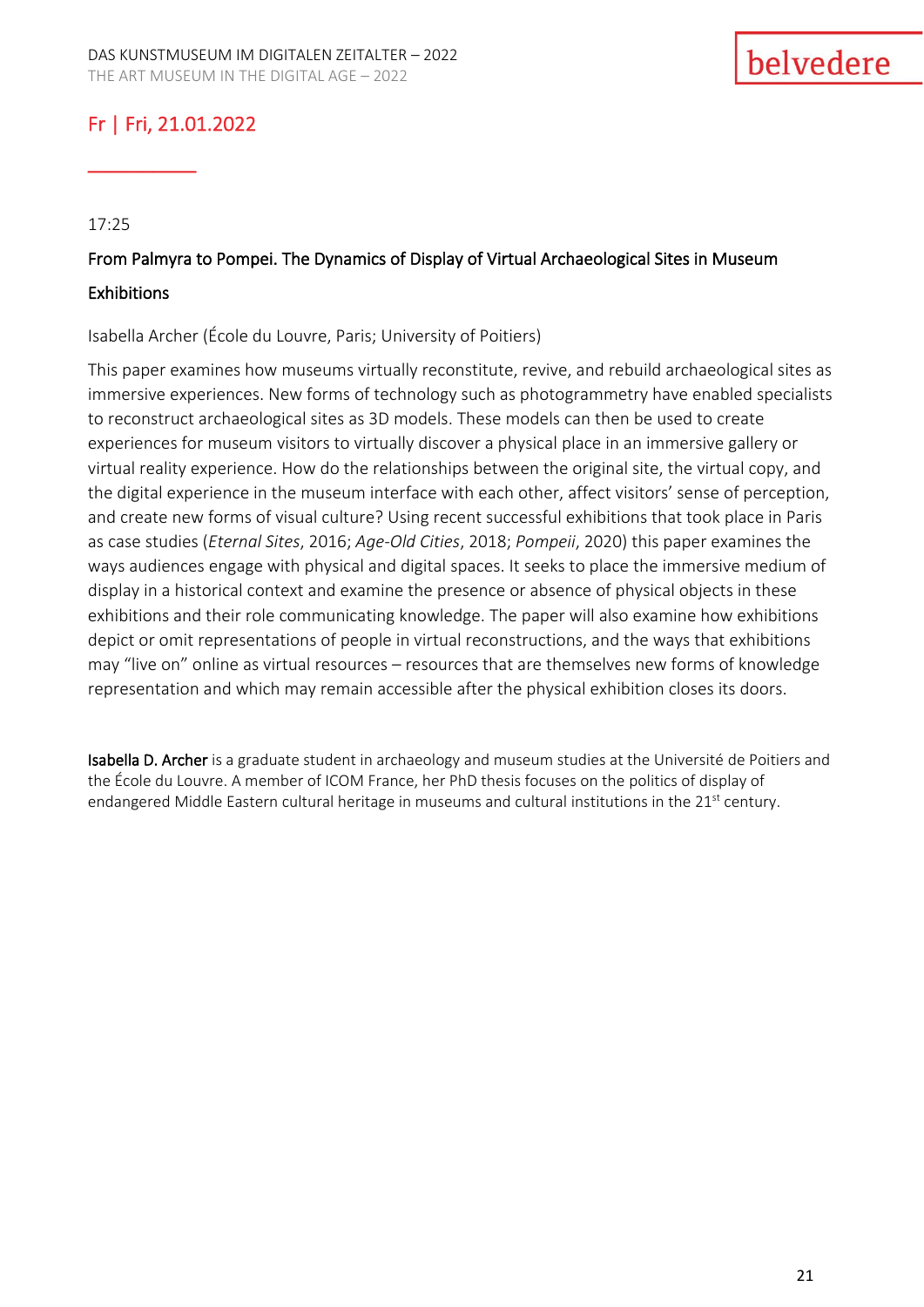\_\_\_\_\_\_\_\_\_\_

#### 17:50

#### VR in the Museum. Reconstructing Difficult Heritage of Modern Architecture

Georgios Artopoulos (The Cyprus Institute, Nicosia)

Heritage is anything that helps us collectively better understand the present and envision our future. Today, historic places can be of any form, such as, built environments, architecture of the recent past, ecological zones, or culturally valuable structures. The paper presents the Reconstructing Alasia, a VR museum installation for the [State Gallery of Contemporary Art,](https://www.facebook.com/SPELStateGallery) Cyprus. In the installation, the VELab team in collaboration with performers uses advanced digital representation tools, immersive visualization and storytelling to promote the cultural value of "difficult heritage" of the still divided island of Cyprus and buildings that are not yet listed as monuments, but which carry significant social meanings and cultural values. This creates a virtual place of exploration of "difficult" histories challenging subjects and contested experiences of the local communities. Digital technologies can act as catalyst for engaging people with their urban environment and cultures. The VELab team goes beyond the 3D documentation of heritage buildings and explores interactive visualisation for user interpretation, for engagement and eventually for raising awareness about inaccessible or neglected architecture as cultural heritage. The virtual life of the Modern heritage building of Alasia aims to provide visitors opportunities to experience, in an immersive way, the architecture and the place it created in the memories of its users, spatially and temporally, contextualized in the rapidly transforming built environment of Famagusta at the time.

Assist. Professor Georgios Artopoulos works on immersive and virtual environments, urban modeling and digital simulation for the study of built heritage and the creative exploration of historical narratives. Together with the team of Virtual Environments Lab, at the CyI, Artopoulos is developing ICT-enabled user-driven tools for social resilience and inclusion, with an application in historical context. The social aspects of historic space and the cross-disciplinary nature of the pressing challenges facing our cities are explored through the externally funded projects he is contributing to or coordinating (under [H2020,](https://ni4os.eu/) [ENI-CBC-MED,](http://www.enicbcmed.eu/projects/beep) and Cyprus [Research and Innovation Foundation](https://uperiscope.cyi.ac.cy/) frameworks), his role as a co-Head of Virtual Competency Centre e-Infrastructure of the [DARIAH ERIC,](https://www.dariah.eu/) and as a Member of the Scientific Advisory Board of [JPI Urban Europe,](https://jpi-urbaneurope.eu/) where he works on matters of sustainable and liveable cities and urban areas. His work was presented in the International Exhibition Computational Turn in Architecture, MAV, Marseille; Seoul Biennale of Architecture and Urbanism 2017; Hong Kong and Shenzhen Bi-City Biennale of Architecture and Urbanism; 63<sup>rd</sup> Venice Film Festival, La Biennale di Venezia; Royal Institute of British Architects, London; London Design Festival; Festival of Architecture 2018, Israel.